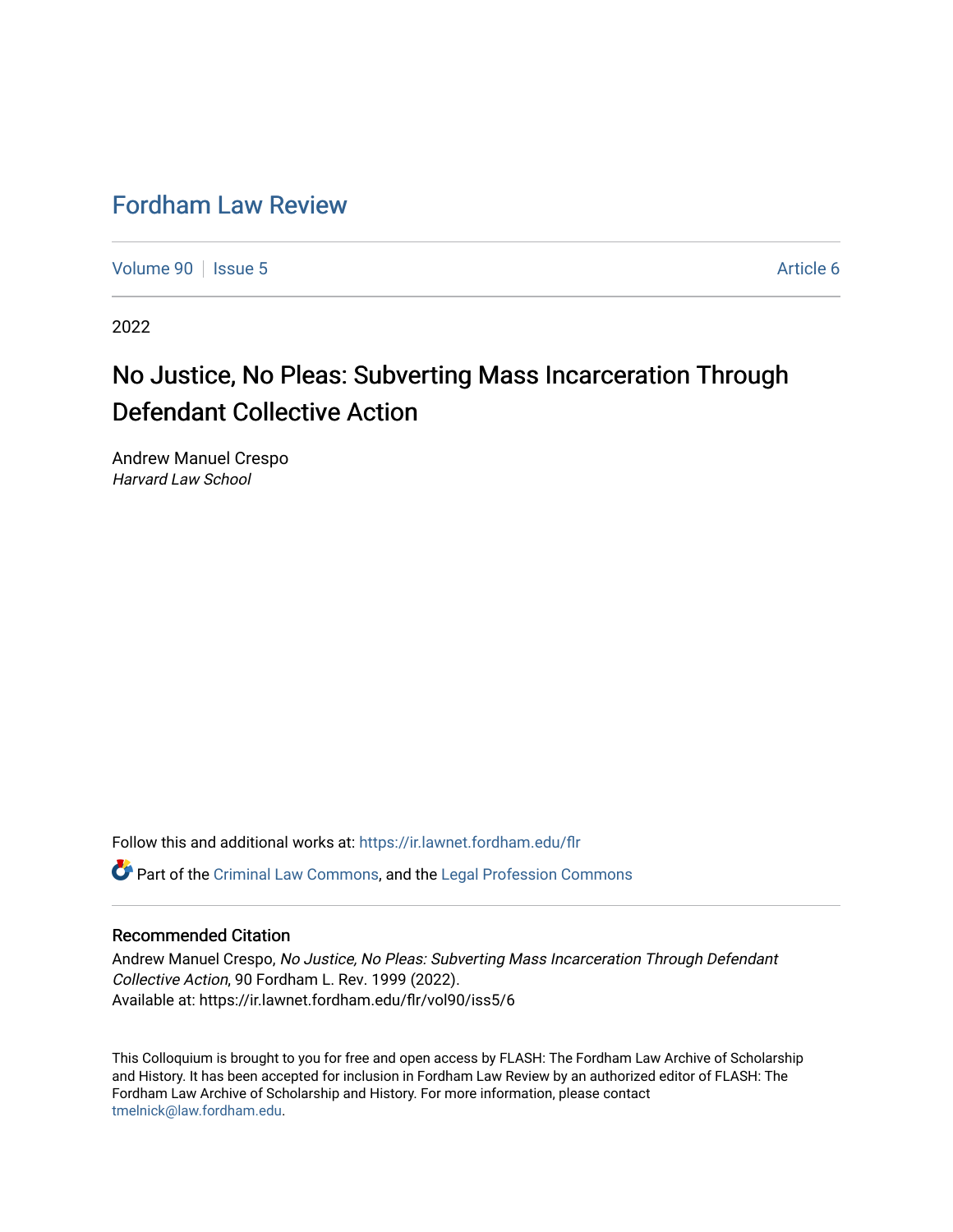## NO JUSTICE, NO PLEAS: SUBVERTING MASS INCARCERATION THROUGH DEFENDANT COLLECTIVE ACTION

#### Andrew Manuel Crespo\*

The American penal system is a system of massive, racially unjust incarceration. It is also, to quote the U.S. Supreme Court, a "system of pleas." The latter drives the former, as coercive plea bargaining makes it possible for the state to do two things that are otherwise hard to pull off at once: increase convictions and sentence lengths. Mass incarceration is a predictable result.

But while plea bargaining is intensely coercive when leveraged against individuals, the system of pleas has a structural weak point. That Achilles' heel is exposed once we see people facing prosecution not as isolated individuals but rather as a potentially collective community of power. Organized to act together, this community has unique resources. Most notably, they have the power to say "not guilty" when asked "how do you plead?" If done together, this simple but profound act of resistance would bring the penal system to a halt. Courts and prosecutors simply do not have the resources to sustain mass incarceration while affording everyone accused of a crime the constitutionally guaranteed right to a trial. This fact is what makes plea bargaining so essential to mass incarceration in the first place. Plea bargaining unions, with their implicit power to threaten plea bargaining strikes, thus hold a potentially transformative power—a

<sup>\*</sup> Morris Wasserstein Public Interest Professor of Law, Harvard Law School; Executive Faculty Director, Institute to End Mass Incarceration. This Essay was prepared for the Colloquium entitled Subversive Lawyering, hosted by the Fordham Law Review and co-organized by the Center on Race, Law, and Justice and the Stein Center for Law and Ethics on October 15–16, 2021, at Fordham University School of Law. I am grateful to Michelle Alexander and Susan Burton for putting their ideas into the world, and for embracing this further exploration of their work. I received thoughtful feedback on this essay from Zohra Ahmed, Yochai Benkler, Niko Bowie, Bennett Capers, Guy-Uriel Charles, Sandra Correa, Manuel Crespo, Chris Desan, Premal Dharia, Dan Farbman, Bruce Green, Adriaan Lanni, Martha Minow, Daphna Renan, Bill Rubenstein, Guy Rubinstein, Ben Sachs, Abby Shafroth, Jocelyn Simonson, Joan Steffen, Nick Stephanopoulos, and Brittany White, as well as from participants in the Subversive Lawyering Colloquium, Duke Law School's Judicial Administration Roundtable, and Harvard Law School's faculty workshop. I am especially grateful to Oren Bar-Gill, who has helped sharpen my thinking on this topic in each of our many conversations over the years. Finally, I am grateful to Marshall Ganz, whose enduring lessons about people, power, and democracy shape much of the thinking here.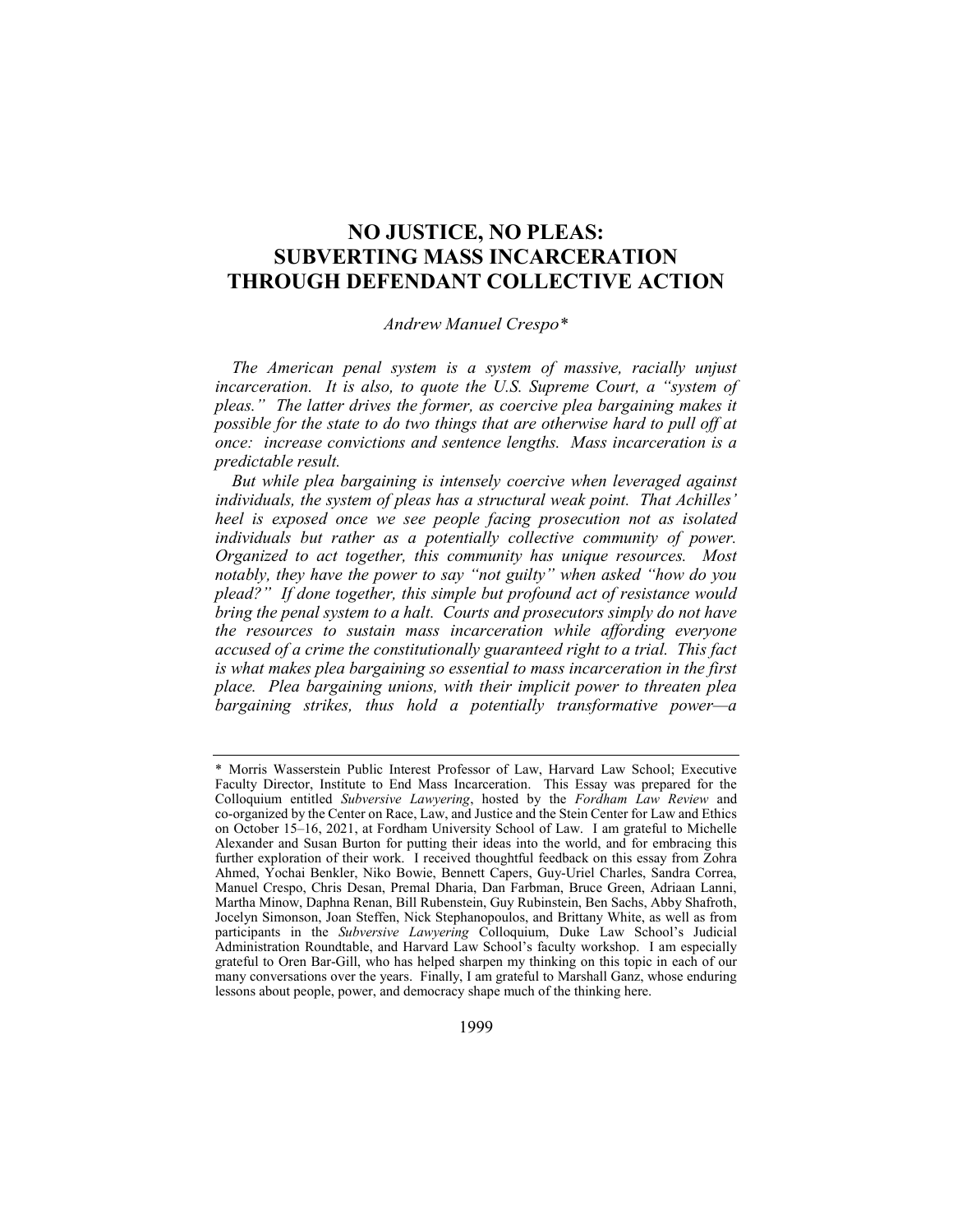decarceral power, a democratic power—that arises from the penal system's massive overextension.

Susan Burton, a formerly incarcerated organizer, floated this idea in the pages of The New York Times with Michelle Alexander one decade ago. In the years since, it has never received focused academic attention and has seen only sporadic and isolated attempts at implementation. This Essay aims to conceptualize and test the limits of Burton's idea, examining both its promise and its hurdles while marking key questions for future exploration.

| D. The System's (Conservative) Procedural Formalism  2011 |  |
|-----------------------------------------------------------|--|
|                                                           |  |
|                                                           |  |
|                                                           |  |

#### **INTRODUCTION**

Three years ago, I was sitting in the audience at an academic conference in lower Manhattan. I had recently written a paper on plea bargaining, the topic of the conference, and was slated to speak on the second panel. The panel before mine opened the day with remarks from practitioners, including a sitting federal circuit judge, a practicing public defender, and the head prosecutor for a major city in the Pacific Northwest. It was intended to set the tone for the rest of the day by asking the "big question." Plea bargaining, a necessary evil?1

I listened with divided attention. In my mind, I had already answered that question for myself. Evil, yes. Necessary, no—unless the goal is to sustain American mass incarceration. Sitting in the third row, I jotted down some final thoughts about my own upcoming remarks as the panel got underway.

But as the prosecutor on the panel spoke, my eyebrows went up and my pen went down. I had been a public defender for a number of years before becoming a professor. I'd had conversations with prosecutors about the penal system before, including with some who had come to see it as deeply flawed. Still, I was not used to hearing a sitting prosecutor—let alone a head prosecutor for a major city—speak as candidly as this one was about what

 <sup>1.</sup> Panel One at Peter L. Zimroth Center on the Administration of Criminal Law Eleventh Annual Conference: Plea Bargaining: Reforming an (Un)Necessary Evil? (Apr. 8, 2019) [hereinafter Plea Bargaining Panel], https://www.law.nyu.edu/centers/zimroth/events/pleabargaining [https://perma.cc/P9C9-685K].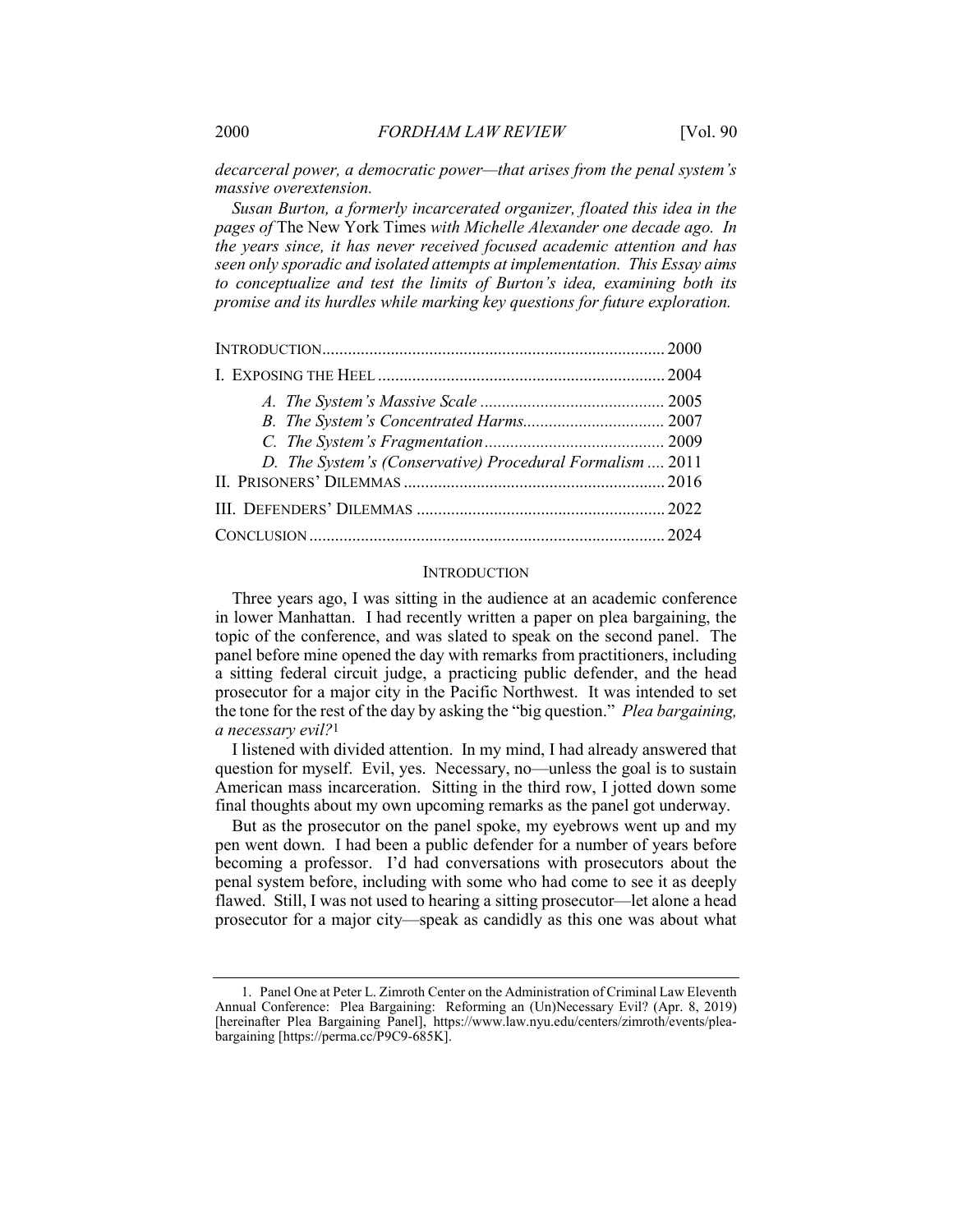plea bargaining is and why it exists. He said three things in particular that stand out in my memory today, years after the event.

First, he was not shy about describing plea bargaining practices, including those he had personally engaged in and that his office continued to deploy, as fundamentally coercive. "The judge will ask the defendant, 'Has anyone made any threats or promises to you in order to get you to plead guilty?,'" he recalled, reciting from memory a plea colloquy he had heard countless times over a decades-long career. He then shared his consistent internal reaction each time the question was asked: "In my mind, quietly, I was thinking, 'Of course we did! That's what we've been doing for the last month.' The right answer is 'No, no one did that.' But it was all about threats and promises."

Critics of plea bargaining say this all the time. To them (to us), plea bargaining is a series of threats used to coerce people facing prosecution into waiving their rights.<sup>2</sup> But prosecutors don't usually say this part out loud.

Second, the prosecutor on the panel was forthright in answering the conference's big question with an unequivocal yes. "Plea bargaining," he said, "is necessary." But here, too, his explanation was bracingly frank. "That's my water," he said. "I can't swim without it." The language was figurative, but the sentiment was literal. "Like a fish defending water, prosecutors," he said, "cling to plea bargaining as a survival instinct."

We can't take 100 percent of these cases to trial. My office files about 7000 felony cases a year. We do four to five hundred trials. And we are packed. Our people can't do more than that . . . . We've settled on an equilibrium in major city court systems where about a 3 percent trial rate is considered a healthy trial rate. And it's really about all we can do.3

There again was the quiet part out loud. I was used to hearing plea bargaining defended by its proponents and its administrators as a way to promote individual responsibility, or perhaps even as a way to give people charged with crimes the "benefit" of a lower sentence.4 I had not heard many prosecutors describe it as a way to win vastly more convictions than could ever be obtained in a system that actually afforded people the constitutional "right to a speedy and public trial."<sup>5</sup>

And yet, while those first two remarks struck me with their candor, it was the third that caught my attention most of all. He said it almost as an aside, tacked onto another point: "I always wondered what would happen if, in

<sup>2</sup>. See, e.g., Donald A. Dripps, Guilt, Innocence, and Due Process of Plea Bargaining, 57 WM. & MARY L. REV. 1343, 1343–45 (2016) (analogizing plea bargaining to torture); John H. Langbein, *Torture and Plea Bargaining*, 46 U. CHI. L. REV. 3, 3 (1978) (same); see also Máximo Langer, Rethinking Plea Bargaining: The Practice and Reform of Prosecutorial Adjudication in American Criminal Procedure, 33 AM. J. CRIM. L. 223, 246–47 (2006) (describing "coercive" and "involuntary" guilty pleas as "common phenomen[a] in the American criminal justice system").

 <sup>3.</sup> Plea Bargaining Panel, supra note 1.

<sup>4</sup>. See, e.g., Frank H. Easterbrook, Plea Bargaining as Compromise, 101 YALE L.J. 1969, 1969–72 (1992); cf. Ben Grunwald, Distinguishing Plea Discounts and Trial Penalties, 37 GA. ST. U. L. REV. 261 (2021).

 <sup>5.</sup> U.S. CONST. amend. VI.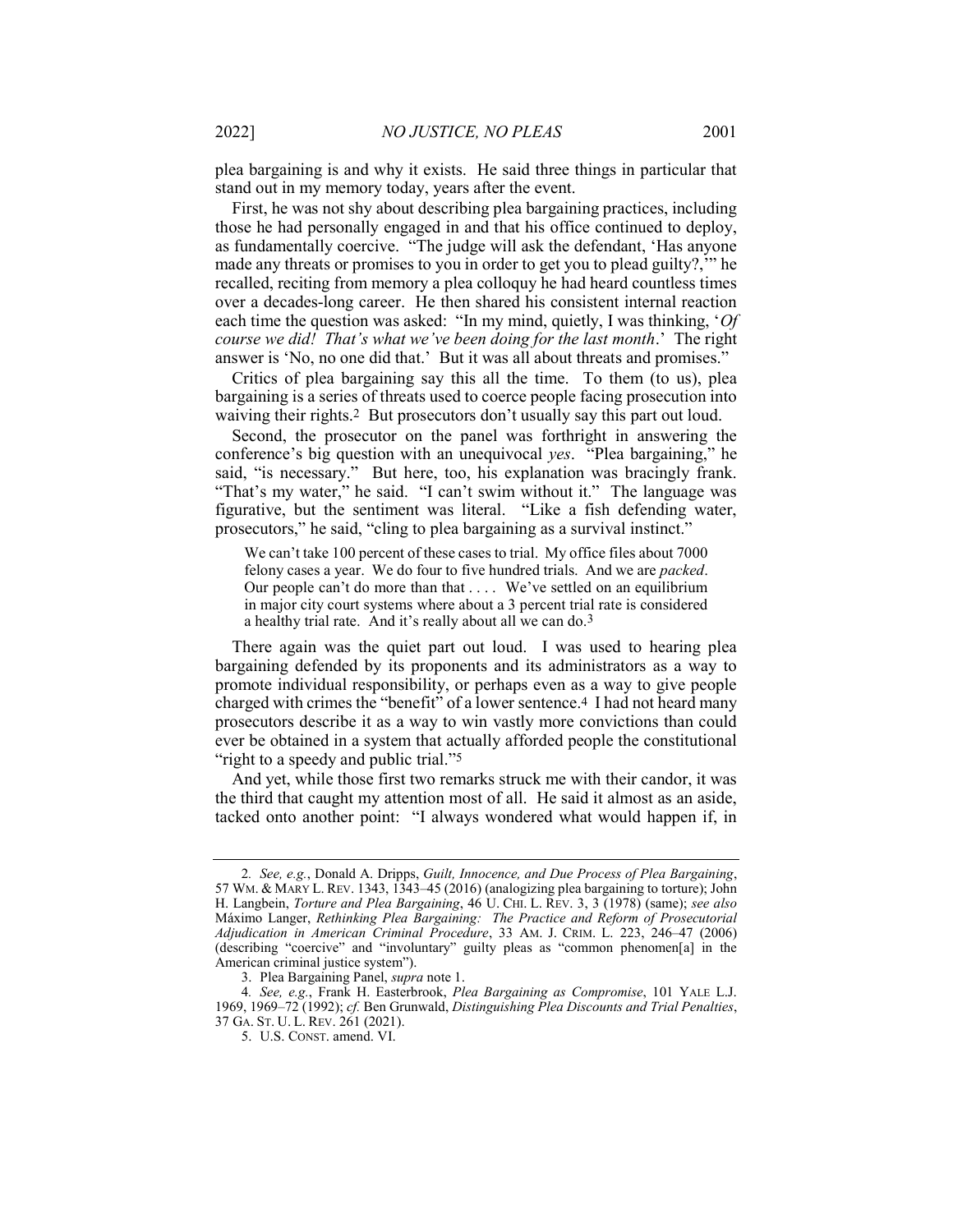solidarity, all the defenders got together and said, 'We're never going to plead another client. We're taking all these cases to trial and just jamming the system.'" He then chuckled and said, "I'm not giving you an idea you haven't already had, I'm sure."

The audience laughed. I sort of blinked. And then I looked around to see if the event was being recorded.6

The blinking wasn't because I'd never heard the idea before. On the contrary, whenever I teach criminal law to first-year students, we end the semester with the final reading on the syllabus: Go to Trial, Crash the Justice System.<sup>7</sup> Published in *The New York Times* exactly one decade ago, this essay was written by Michelle Alexander, one of the most famous contemporary critics of American mass incarceration. But the idea it sketches wasn't hers. Rather, it came to her as a question posed by someone else—Susan Burton, a formerly incarcerated organizer, who asked:

What would happen if we organized thousands, even hundreds of thousands, of people charged with crimes to refuse to play the game, to refuse to plea out? What if they all insisted on their Sixth Amendment right to trial? Couldn't we bring the whole system to a halt just like that?8

On first hearing Burton's question, Alexander was "speechless" and "stunned."9 But as she thought it through, she concluded the answer was yes:

The system of mass incarceration depends almost entirely on the cooperation of those it seeks to control. If everyone charged with crimes suddenly exercised his constitutional rights, there would not be enough judges, lawyers or prison cells to deal with the ensuing tsunami of litigation. . . . [T]he system would crash—it could no longer function as it had before. Mass protest would force a public conversation that, to date, we have been content to avoid.10

Burton herself wasn't sure the idea would work. Alexander warned her about the harshly punitive things "prosecutors would do to people if they actually tried to stand up for their rights,"11 including threatening severe sentences to break the strike. Still, Burton saw a tantalizing power in the idea.

People should understand that simply exercising their rights would shake the foundations of our justice system which works only so long as we accept its terms. As you know, another brutal system of racial and social control once prevailed in this country, and it never would have ended if some people weren't willing to risk their lives.<sup>12</sup>

 <sup>6.</sup> It was. See Plea Bargaining Panel, supra note 1.

<sup>7.</sup> Michelle Alexander, Opinion, Go to Trial: Crash the Justice System, N.Y. TIMES, Mar. 11, 2012, at SR5.

<sup>8</sup>. Id. (quoting Burton).

<sup>9</sup>. Id.

<sup>10</sup>. Id.

<sup>11</sup>. Id.

<sup>12</sup>. Id. (quoting Burton).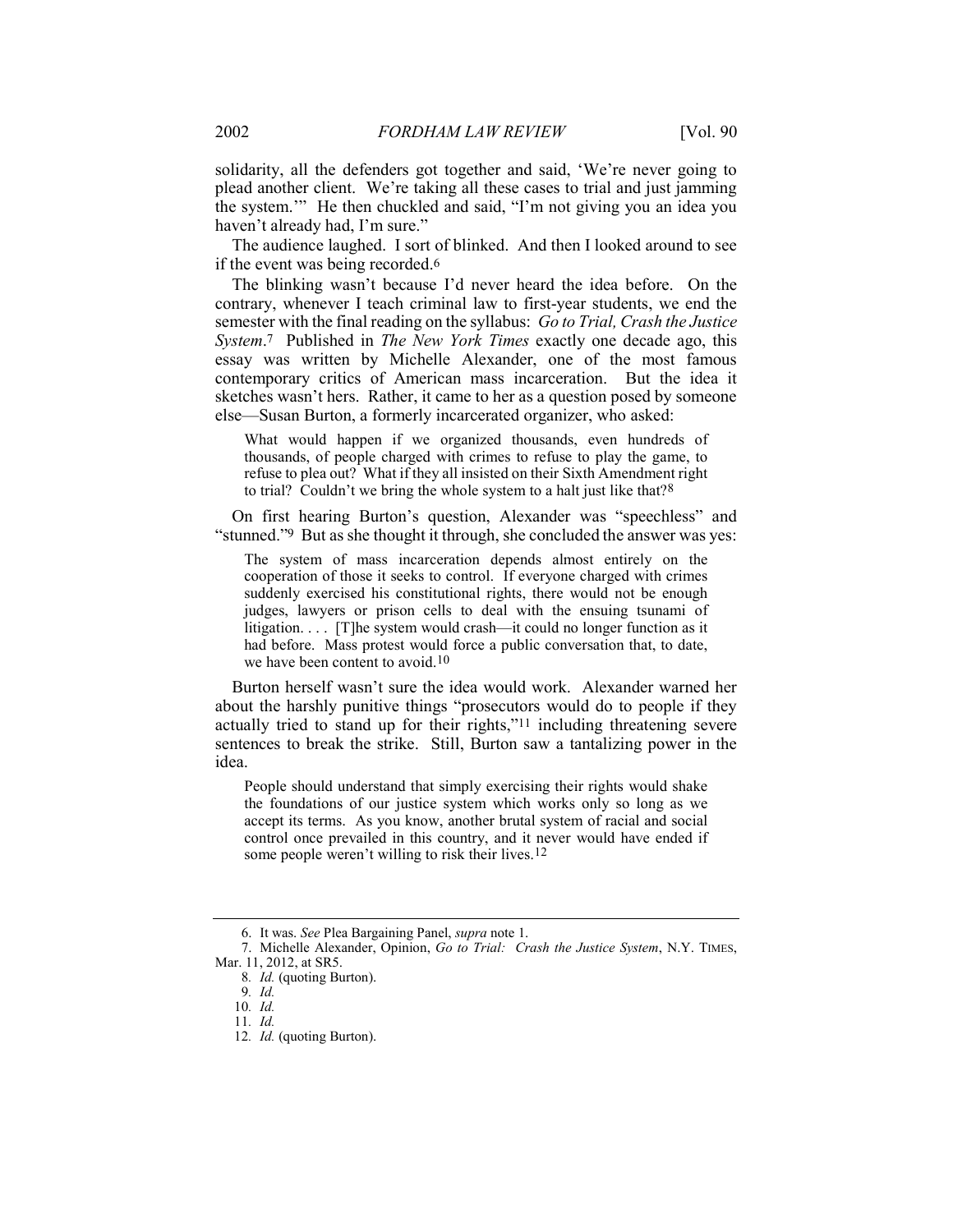I have taught this essay for years and have sat with its core idea for even longer, stretching back to before my time as a practicing criminal defense attorney.13 So it wasn't the substance of the prosecutor's remarks on that plea bargaining panel that struck me. It was their casualness. Their offhand nature. Followed by his saying, "I'm sure you've thought of this before." The assumption seemed to be that he was articulating an open secret—a shared understanding among all who work in or study the penal system that the whole thing is just one big house of cards, a plea strike away from toppling down.

On a certain level, he was right. Many people have surely thought about the idea before. It is hard, after all, not to notice a New York Times op-ed by Michelle Alexander. And indeed, over the years I have seen the idea crop up among activists and, sometimes, in conversations with fellow academics. Typically, it is posed in the same far-off way it was floated on that panel. "I always wondered what would happen if . . . ."

Tucked into that wonderment is a set of deep questions. Could this work? Is it a good idea? Why hasn't it happened? What would it take to succeed? Seven years removed from Michael Brown's death on the streets of Ferguson, these questions hang in the air pregnant with decarceral possibility—a static charge not yet lightning. But the idea is also unfocused and understudied. So far as I know, plea bargaining unions have received almost no attention from legal academics.14 Likewise, they have seen only sporadic and isolated attempts at implementation, almost always in contexts far removed from the mine run of criminal prosecutions.15 The idea thus hangs over our current decarceral moment like a vague adumbration, invoked only as a general shorthand for the notion that mass incarceration is bloated and, maybe, beatable—in a "what if . . ." sort of way.

This Essay is an effort to treat Burton's idea not as metaphor or symbol but as a concrete proposal. In future work, I hope to examine the theoretical, legal, ethical, and normative questions that plea unions pose, drawing lessons from related fields and from case studies of plea-solidarity efforts in the

 <sup>13.</sup> The idea itself goes back a ways. See HENRY T. LUMMUS, THE TRIAL JUDGE 44–46 (1937) ("The reality, as every experienced prosecutor and judge knows, is [that the] prosecutor must get rid of five hundred cases in a time sufficient for the trial of only one hundred. . . . If all the defendants should combine to refuse to plead guilty, and should dare to hold out, they could break down the administration of criminal justice in any state in the Union. . . . The truth is, that a criminal court can operate only by inducing the great mass of actually guilty defendants to plead guilty . . . .").

 <sup>14.</sup> The most detailed treatments come from Professor Jenny Roberts, who considered the idea in the context of low-level misdemeanor offenses, and Professor Albert Alschuler, who offered a broader but briefer treatment a few decades earlier. See Jenny Roberts, Crashing the Misdemeanor System, 70 WASH. & LEE L. REV. 1089 (2014); Albert W. Alschuler, The Defense Attorney's Role in Plea Bargaining, 84 YALE L.J. 1179, 1248–55 (1979). Two scholars of game theory have offered the most thorough account of the collective action challenges plea unions would confront. See Oren Bar-Gill & Omri Ben-Shahar, The Prisoners' (Plea Bargain) Dilemma, 1 J. LEGAL ANALYSIS 737 (2009) (discussed infra Part II).

<sup>15</sup>. See infra Part II. Beyond the protester cases discussed later in this Essay, criminal defendants "seem almost never to employ the 'general strike.'" Alschuler, supra note 14, at 1250.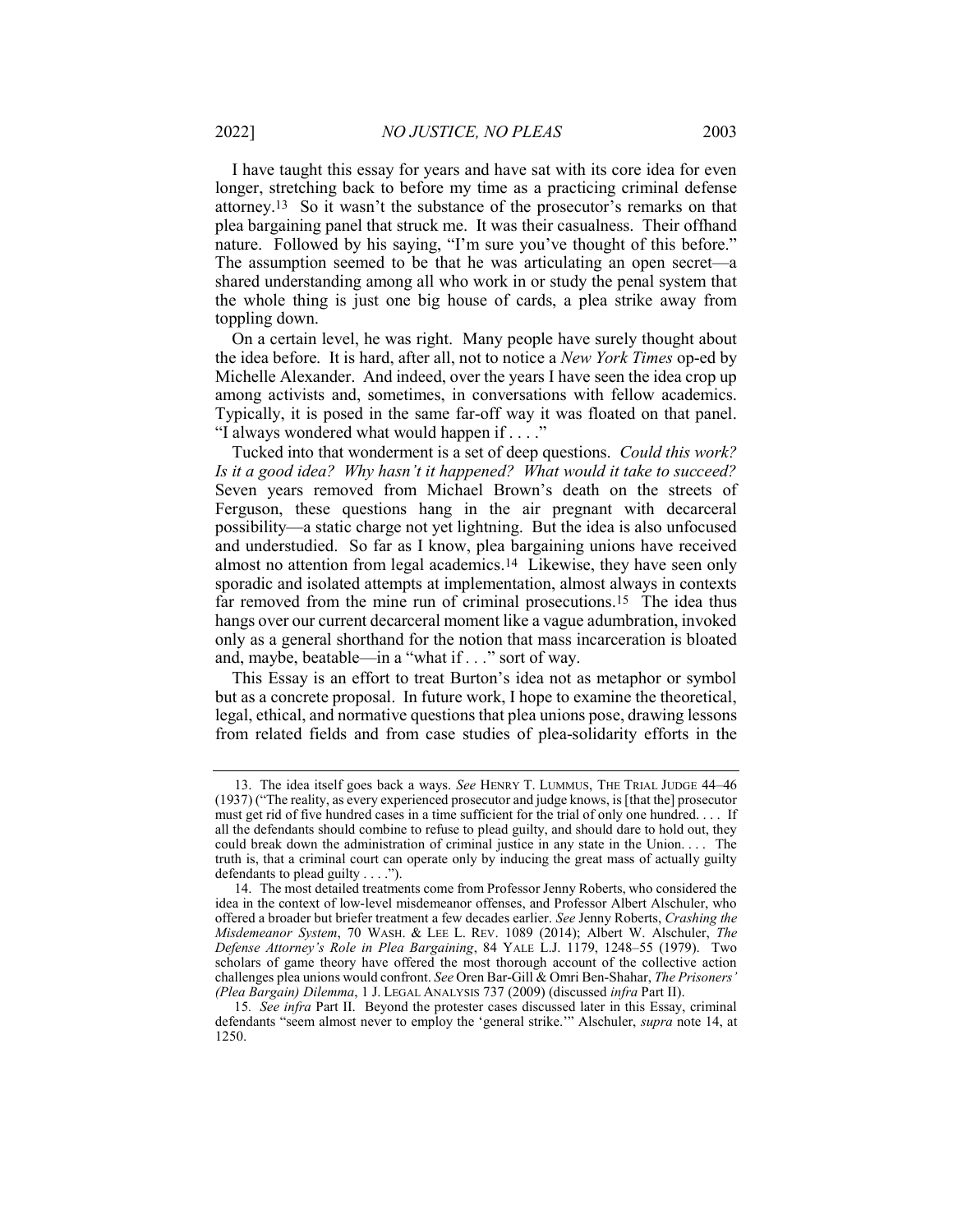recent past.16 Here, my goal is to begin laying a conceptual foundation by elaborating some key contours of Burton's idea.

The Essay has three main parts. First, in Part I, I begin by describing some of the central structural aspects of the American penal system that make it vulnerable to defendant collective action. The goal in this part is to expose with some detail the system's Achilles' heel, and in so doing to render Burton's idea both more plausible and more concrete. Next, turning from the idea's potential to its pitfalls, Part II centers the largest impediment to defendant collective action: the literal prisoners' dilemma confronting those who must decide whether to join a strike. As this part of the Essay explains, that hurdle is serious, but not insurmountable. Rather, drawing on lessons from the theory, practice, and history of community organizing, this Essay centers a practice that could make defendant collective action a reality. And it demonstrates the proof of that concept by identifying some recent instances in which plea strikes achieved remarkable success. Finally, connecting back to the theme of the Colloquium in which this Essay sits, I close by considering, in Part III, the role lawyers might play in a plea strike, with a particular focus on the potential public defenders hold to support such an effort—or to frustrate it.

#### I. EXPOSING THE HEEL

Plea bargaining lies at the root of American mass incarceration. "By lowering the price of imposing criminal punishment, plea bargaining gave America more of it."<sup>17</sup> An idea like Burton's, which tackles mass incarceration by attacking plea bargaining, is thus radical by definition.18 And like many radical ideas, it is easy to dismiss as a rhetorical or symbolic move—an aspirational gesture rather than a concrete proposal.

One goal of this Essay is to render Burton's idea more concrete by taking it at face value and asking a straightforward question: could a plea strike actually work? Tactically, any such strike would surely draw myriad ripostes from system actors. The goal here is not to offer a complete game-theoretic account of all the many moves and countermoves that a strike could or would

 <sup>16.</sup> The academic project parallels work on experiential pedagogy and advocacy being developed in partnership with Premal Dharia, Executive Director of the Institute to End Mass Incarceration. See, e.g., Erin Peterson, "What Can We Do to Help Create 150 Years of Change in 10 Years?," HARV. L. BULL., Summer 2021, at 26; Nancy Walecki, "Decarcerating" America, HARV. MAG. (Nov.–Dec. 2021), https://www.harvardmagazine.com/2021/11/jhjdecarcerating-america [https:// perma.cc/5D8A-P4MT]; see also Organizing Projects, INST. TO END MASS INCARCERATION, https://endmassincarceration.org/projects/ [https://perma.cc/ PV43-PYPA] (last visited Mar. 4, 2022).

<sup>17.</sup> Albert W. Alschuler, Lafler and Frye: Two Small Band-Aids for a Festering Wound, 51 DUQ. L. REV. 673, 705 (2013).

 <sup>18.</sup> ANGELA Y. DAVIS, WOMEN, CULTURE & POLITICS 14 (1984) (reminding that "radical simply means 'grasping things at the root'"). Of course, there are deeper roots. See generally, e.g., DOUGLAS A. BLACKMON, SLAVERY BY ANOTHER NAME (2009); RUTH WILSON GILMORE, GOLDEN GULAG (2007); REBECCA M. MCLENNAN, THE CRISIS OF IMPRISONMENT (2009). But at the level of practice—of the system's implementation and construction—plea bargaining is central.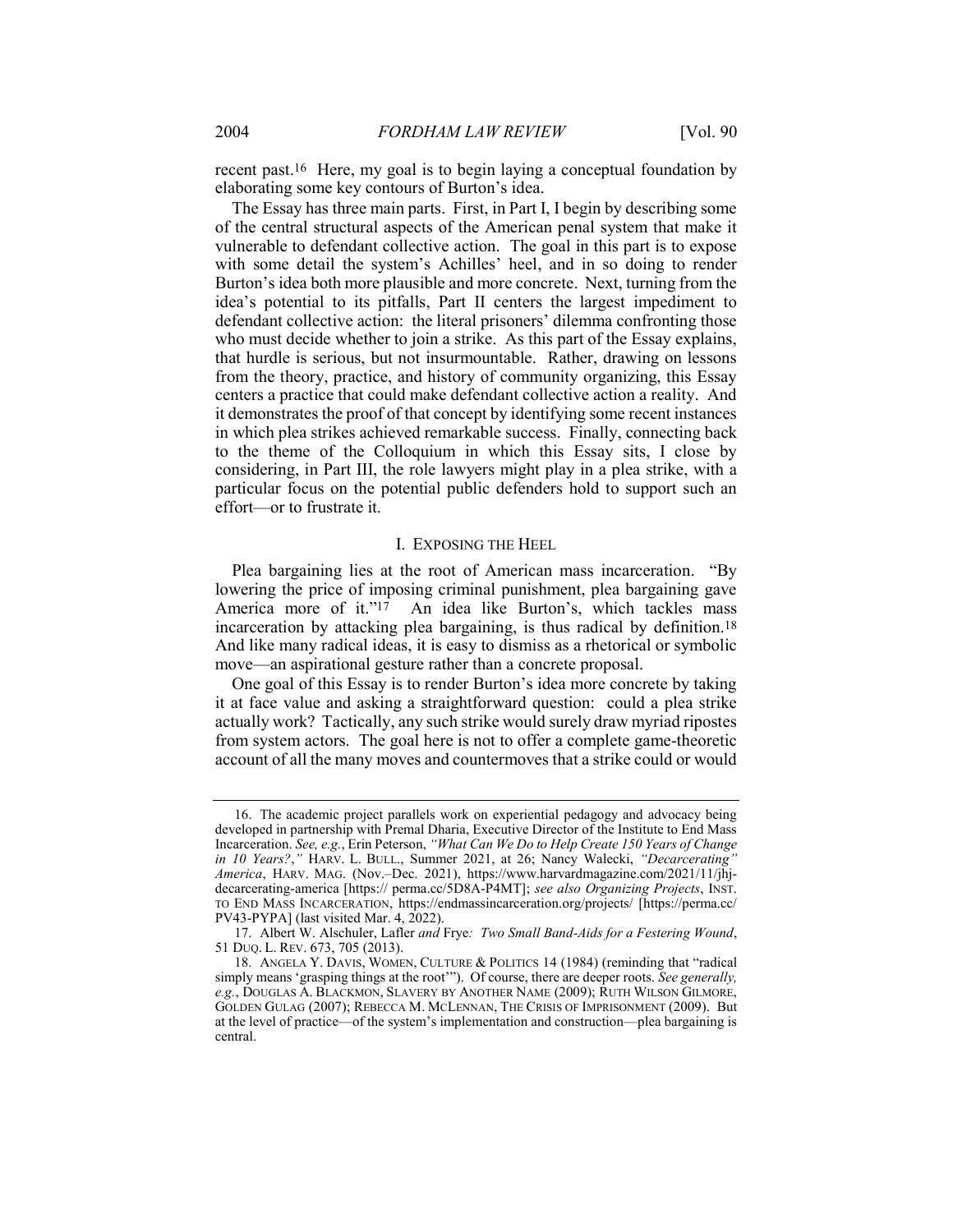entail. Rather, the goal is to offer a diagnostic overview of the modern penal system with this particular vulnerability in mind—a probing account of the system's weak points that, when viewed together, make a plea strike seem not just plausible but a genuinely serious threat.

In particular, this part examines four such weak points: the system's massive scale, its concentration of harm in discrete communities, its internal fragmentation, and its formal proceduralism. These four attributes share a common thread. Typically, they are cited as examples of the ways in which the American penal system is *flawed*, *failing*, or *unjust*. The suggestion here is thus not just that plea unions might work. Rather, it is that they might work precisely because they perform a version of tactical jiu-jitsu, exploiting aspects of the penal system's overextensions and injustices and leveraging them to pursue decarceral ends.19

#### A. The System's Massive Scale

The most obvious evil associated with mass incarceration is right there in its name. The United States incarcerates a massive number of people—more than any other country in the known history of the world.20 It does so by relying almost entirely on plea bargaining. Research confirms the account offered by the prosecutor in this Essay's introduction. Trial rates between 1 percent and 5 percent are common in cities and states across the country.21 As these data make clear, and as the U.S. Supreme Court confirms, "criminal justice today is for the most part a system of pleas, not a system of trials."22

But plea bargaining is not just a defining attribute of the modern penal system. It is a necessary one. As a leading historian of the practice observes, "Prosecutors took up plea bargaining in part to escape the enormous burdens of their office."23 Professor Bill Stuntz offers the canonical account. "Like most of us," he writes, prosecutors aim "to reduce or limit their workload

 <sup>19.</sup> The goal of this Essay is to examine one tactic that constituencies fighting mass incarceration might deploy—not to presume or press that plea strikes should be deployed. On the contrary, as Raj Jayadev and Pilar Weiss explain, a successful organizing-driven movement "situates the community as the drivers of what the ultimate realization of a new vision of justice, healing, and power will look like." Raj Jayadev & Pilar Weiss, Organizing Towards a New Vision of Community Justice, LPE PROJECT (May 9, 2019), https://lpeproject.org/blog/organizing-towards-a-new-vision-of-community-justice/

<sup>[</sup>https://perma.cc/N67C-GEKJ]; see also William P. Quigley, Reflections of Community Organizers: Lawyering for Empowerment of Community Organizations, 21 OHIO N.U. L. REV. 455 (1994).

 <sup>20.</sup> Emily Widra & Tiana Herring, States of Incarceration: The Global Context 2021, PRISON POL'Y INITIATIVE (Sept. 2021), https://www.prisonpolicy.org/global/2021.html [https://perma.cc/N8Z6-AUXG].

<sup>21.</sup> See Andrew Manuel Crespo, The Hidden Law of Plea Bargaining, 118 COLUM. L. REV. 1303, 1375 tbl.1 (2018) (reporting state-level trial rates between 1.5 percent and 5.5 percent across seventeen states, while also reporting much greater variation in dismissal rates, and thus in overall plea rates).

<sup>22.</sup> Lafler v. Cooper, 566 U.S. 156, 170 (2012) (reporting that "[n]inety-seven percent of federal convictions and ninety-four percent of state convictions are the result of guilty pleas").

<sup>23.</sup> George Fisher, Plea Bargaining's Triumph, 109 YALE L.J. 857, 893 (2000).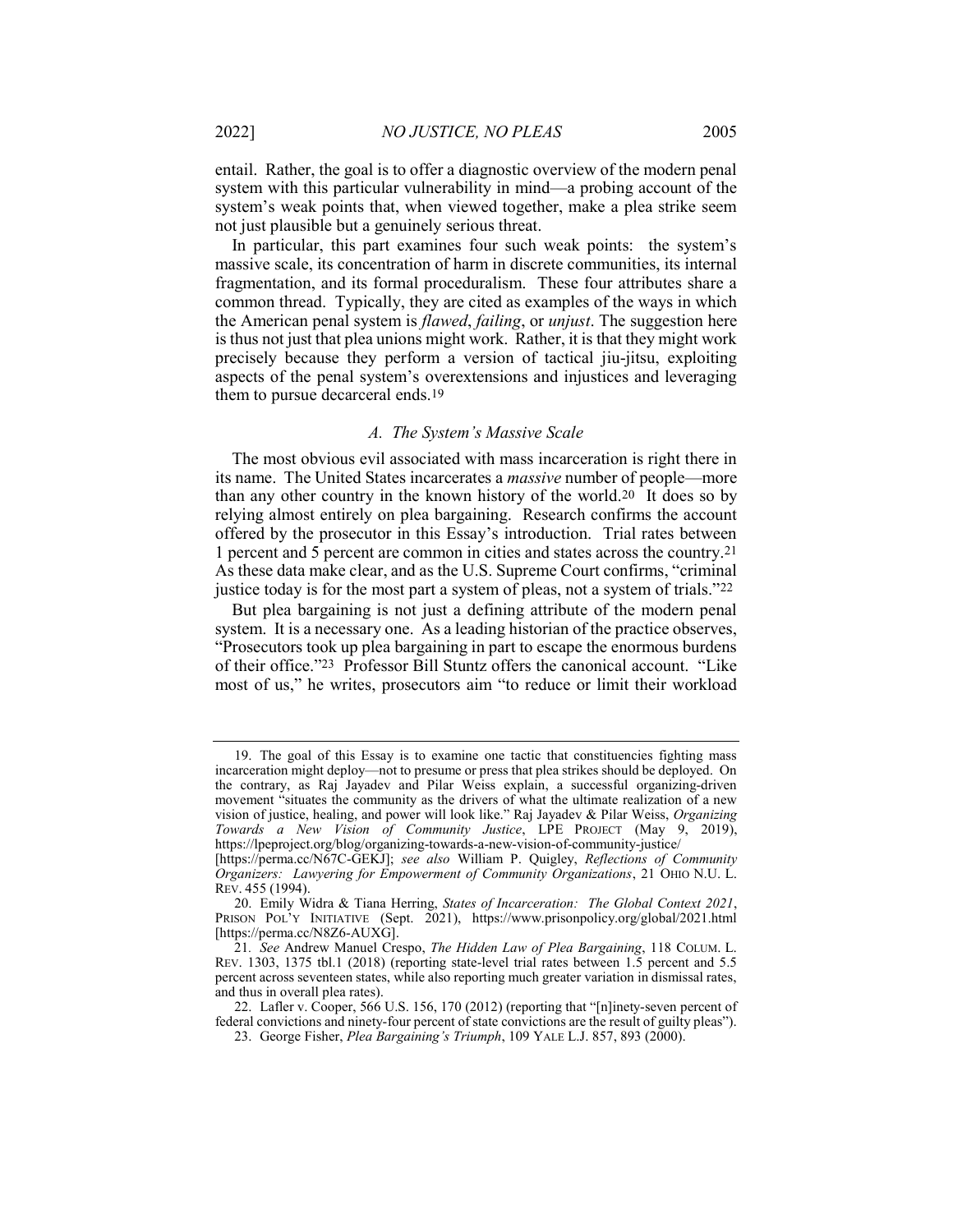where possible," which means "limiting the cost of the process per case."24 The obvious way to do that "is to convert potential trials into guilty pleas," which "are not simply cheaper than trials" but "enormously cheaper. And prosecutors' bargaining strategies tend to ensure that this remains so."25

Here, though, is the critical point. Even *with* the enormous resource savings prosecutors gain from plea bargaining, they and their local court systems are still maxed out. In many jurisdictions, "individual prosecutors handle more than one thousand felony cases per year."<sup>26</sup> This translates into "hundreds of open felony cases at a time" and "*multiple* . . . cases set for trial on any given day."27 Of course, no single person can litigate multiple trials at once. Soaring caseloads also mean prosecutors cannot "thoroughly investigate cases, subpoena witnesses, meet with experts," or complete other essential tasks.28 The system as it currently stands thus denies prosecutors "the time and resources necessary to win at trial."<sup>29</sup> Plea bargaining is the only way they can make ends meet, and the resource gap it bridges is huge.

Taking these points together, a central insight emerges. Resource constraints—not law, not oversight, but resource constraints—are the major anti-carceral force capable of checking the modern American penal system. This is of course the central point animating Burton's plea strike idea. But it bears noting that the observation is hardly limited to abolitionist imaginations. Consider the following passage, written in 2011 by then Professor Stephanos Bibas, prior to his appointment to the U.S. Court of Appeals for the Third Circuit by President Donald Trump:

In a world of overcriminalization, limited budgets are not all bad. The silver lining is that prosecutors cannot possibly pursue all of the new crimes that their legislative allies have created. Resource constraints and scarcity can force prosecutors to rank priorities, mitigating in practice the problem of overcriminalization on the books. Limited funds thus are not a bug but a design feature: they check prosecutors from prosecuting the entire universe of people who are technically guilty of something but do not especially deserve conviction and full punishment.30

Six years later, Bibas took the point a step further. Writing with Professor Richard Bierschbach, he urged reformers to go out and create "beneficial scarcity" by taxing system resources in ways that might "force police, prosecutors, judges, and other actors to do triage, focusing their efforts on the most socially beneficial interventions."31 Driving the point home, he urged

<sup>24.</sup> William J. Stuntz, The Pathological Politics of Criminal Law, 100 MICH. L. REV. 505, 535 (2001).

<sup>25</sup>. Id. at 536–37.

 <sup>26.</sup> Adam M. Gershowitz & Laura R. Killinger, The State (Never) Rests: How Excessive Prosecutorial Caseloads Harm Criminal Defendants, 105 NW. U.L.REV. 261, 262–63 (2011).

<sup>27</sup>. Id. at 263 (emphasis added).

<sup>28</sup>. Id. at 265.

<sup>29</sup>. Id.

 <sup>30.</sup> Stephanos Bibas, Sacrificing Quantity for Quality: Better Focusing Prosecutors' Scarce Resources, 106 NW. U. L. REV. COLLOQUY 138, 139 (2011).

 <sup>31.</sup> Richard A. Bierschbach & Stephanos Bibas, Rationing Criminal Justice, 116 MICH. L. REV. 187, 193 (2017).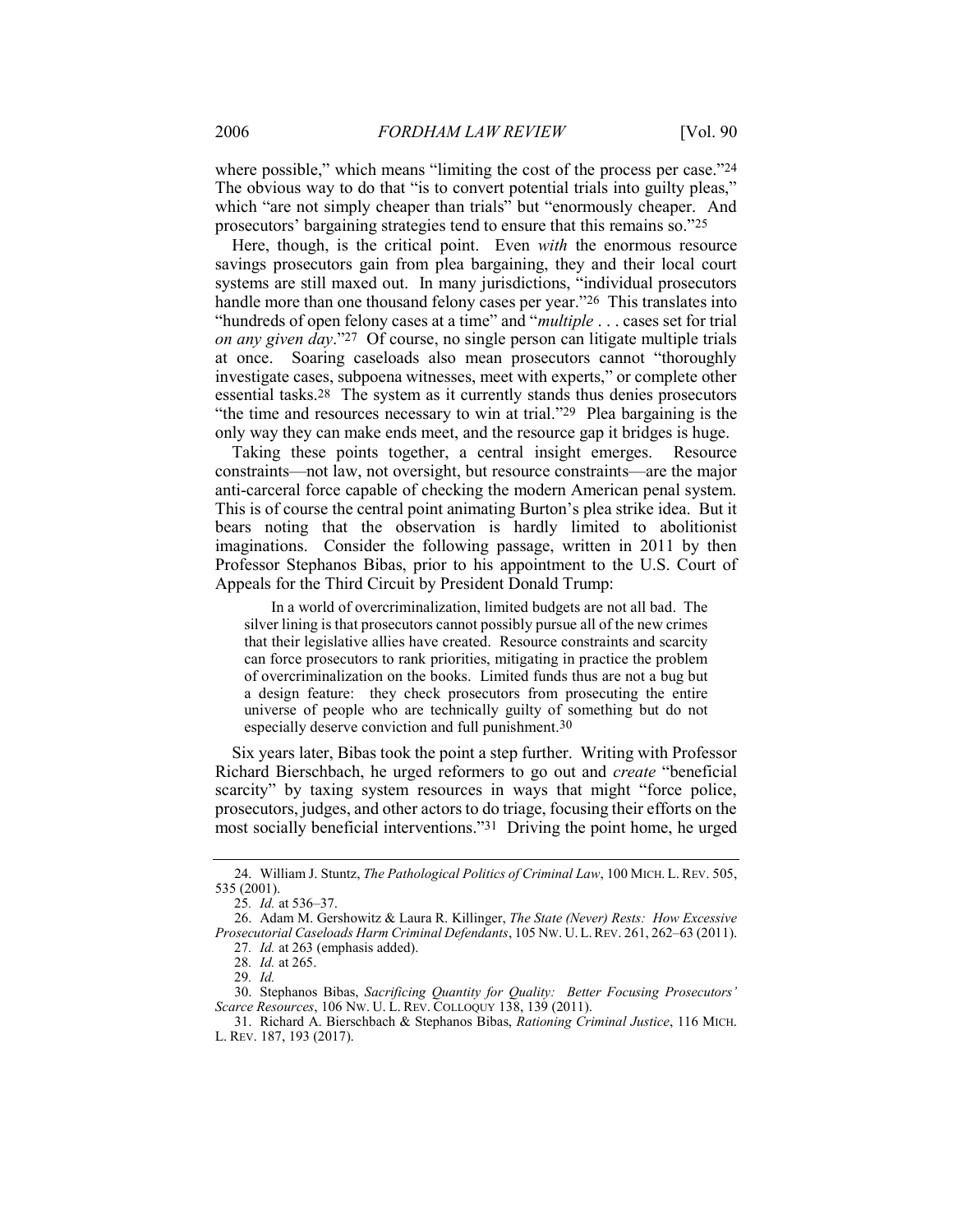states to place "a cap on the number of people who could be sentenced to prison each year," an approach that would "encourage prosecutors to use prison sparingly in favor of other, less costly sanctions."32

Plea strikes carry this idea to its conclusion. If resource constraints can forestall incarceration by leveraging beneficial scarcity, then massive resource constraints can forestall mass incarceration: "Go to trial, crash the system."33 Indeed, plea strikes differ from Bibas and Bierschbach's cap proposal mainly in the way they go about "drawing out, harnessing, and . . . creating scarcity."34 Rather than trust system actors to self-impose caps through legislation or internal policies, organizers like Burton would impose those caps from the outside, by leveraging the collective power of criminal defendants to make the costs of conviction skyrocket. Placed into such a vice, the reasonable prediction is that the prosecutor will recognize that she has a time-honored and familiar "mechanism to ease her own pain."35 She can start dismissing cases and declining to pursue new ones.36

Here's the kicker. Given the massive scale of the penal system's overextension, even a weakly supported strike could be highly successful. Recall the numbers. In most jurisdictions, the trial rate hovers between 1 percent and 5 percent of all cases. And at that low rate, the system is operating at full capacity. Crunching these numbers, a unionization campaign that successfully persuaded just 5 *percent* of the remaining defendants to insist on trials would double the resource demands on an overburdened system.37

Five percent. And the system comes to a halt.

#### B. The System's Concentrated Harms

The American penal system is defined not just by its massive scale, but also by the massively disproportionate harms it inflicts along racial and socioeconomic lines. As Professor Loïc Wacquant explains,

the stupendous expansion and intensification of the activities of the American police, criminal courts, and prison over the past thirty years have

<sup>32</sup>. Id. at 229 (citing Cheryl Lero Jonson et al., The Small Prison, in THE AMERICAN PRISON: IMAGINING A DIFFERENT FUTURE 215, 226–28 (Francis T. Cullen et al. eds., 2014)).

 <sup>33.</sup> Alexander, supra note 7.

<sup>34.</sup> Bierschbach & Bibas, *supra* note 31, at 233. To be clear, Judge Bibas would get off the train well before its terminus. See Bibas, supra note 30, at 140 ("[P]rosecutors cannot simply stop prosecuting all misdemeanors; these charges help to keep our neighborhoods safe, orderly, and clean.").

 <sup>35.</sup> Josh Bowers, Physician, Heal Thyself: Discretion and the Problem of Excessive Prosecutorial Caseloads, a Response to Adam Gershowitz and Laura Killinger, 106 NW. U. L. REV. COLLOQUY 143, 145 (2011).

<sup>36</sup>. Cf. Bar-Gill & Ben-Shahar, supra note 14, at 739 ("[T]he plea bargain replaces a no-prosecution option. Due to the prosecutors' resource constraint, these defendants would not have been prosecuted at all. A plea bargain, it turns out, is not an improvement for them.").

 <sup>37.</sup> Professors Angela J. Davis and Vida Johnson echo the point, noting that "even a small increase in the percentage of cases that are taken to trial" could "create chaos." See Vida B. Johnson, Effective Assistance of Counsel and Guilty Pleas—Seven Rules to Follow, CHAMPION, Nov. 2013, at 24, 26; Alexander, supra note 7 (quoting Davis).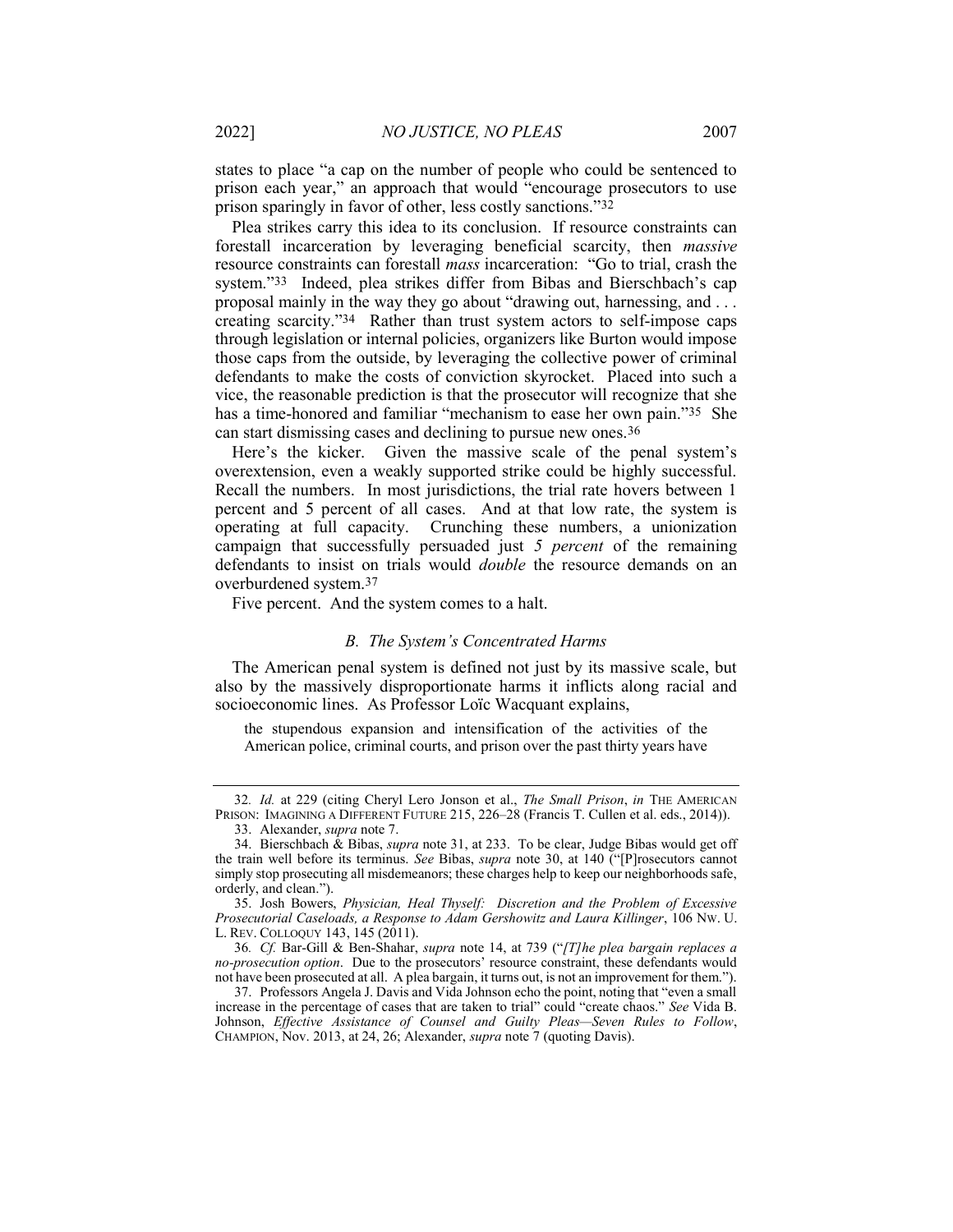been finely targeted, first by class, second by race, and third by place, leading not to *mass* incarceration but to the *hyperincarceration* of (sub)proletarian African American men from the imploding ghetto.38

Taken together, Wacquant says, these triple filters of race, class, and place "point the penal dagger" at precise communities within our polity.<sup>39</sup> Indeed, the dagger typically cuts deepest in specific neighborhoods within cities, sometimes even targeting particular city blocks. Eddie Ellis, himself incarcerated for twenty-three years, reported in 1992 the striking statistic that 75 percent of New York State's entire prison population came "from just seven neighborhoods in New York City."40 More recently, the Million Dollar Blocks project maps in vivid detail how specific blocks within cities drive mass incarceration.41

Wacquant surfaces this hyperincarceration to condemn it. And rightly so. But here, too, there is a flip side to the system's injustice. "The extreme demographic concentration of punishment suggests where the most important effects can be felt," and thus clearly demarcates the very communities that Burton's plea bargaining unions would need to organize.42

From the perspective of a nascent organizing campaign, this geographic concentration holds potential advantages. For one, hyperincarceration clearly defines the constituency at the heart of the organizing effort. As organizing scholar and teacher Marshall Ganz instructs, the first question in organizing is "Who are my people?"43 When it comes to a plea strike, hyperincarceration makes the answer to that question clear, focusing organizers' attention on the neighborhoods at the point of the knife. Moreover, from the perspective of those communities, the concentrated harms of mass incarceration—ranging from over-policing, to poor public safety, to family destabilization, to wealth extraction and economic stagnation, to degradation of public health—create a focused set of "actionable 'grievances'" that are "experienced as an injustice."44 As Ganz

42. SIMES, *supra* note 41, at 1.

 43. Marshall Ganz, Organizing: People, Power, Change 2 (2018) (unpublished notes) (on file with author); see Kate Andrias & Benjamin I. Sachs, Constructing Countervailing Power: Law and Organizing in an Era of Political Inequality, 130 YALE L.J. 546, 557 (2021) ("[O]rganizing tends to be most successful among people with shared identities and existing relationships.").

 44. Marshall Ganz, Leading Change: Leadership, Organization, and Social Movements, in HANDBOOK OF LEADERSHIP THEORY AND PRACTICE: A HARVARD BUSINESS SCHOOL CENTENNIAL COLLOQUIUM 509, 515 (Nitin Nohria & Raksh Khurana eds., 2010); cf. SIMES,

 <sup>38.</sup> Loïc Wacquant, Class, Race & Hyperincarceration in Revanchist America, DÆDALUS, Summer 2010, at 74, 74.

<sup>39</sup>. Id. at 78.

 <sup>40.</sup> Francis X. Clines, Ex-Inmates Urge Return to Areas of Crime to Help, N.Y. TIMES, Dec. 23, 1992, at A1. Ellis's findings were later confirmed by other scholars. See Jeffrey Fagan et al., Reciprocal Effects of Crime and Incarceration in New York City Neighborhoods, 30 FORDHAM URB. L.J. 1551, 1568 (2003).

<sup>41.</sup> See Million Dollar Blocks, COLUM. UNIV. CTR. FOR SPATIAL RSCH., https://c4sr.columbia.edu/projects/million-dollar-blocks [https://perma.cc/D57Z-8TLK] (last visited Mar. 4, 2022). For an overview of the literature, see JESSICA T. SIMES, PUNISHING PLACES: THE GEOGRAPHY OF MASS IMPRISONMENT xii–3 (2021). As Simes emphasizes, the highest imprisonment rates are now in small cities, suburbs, and rural areas. Id. at 4.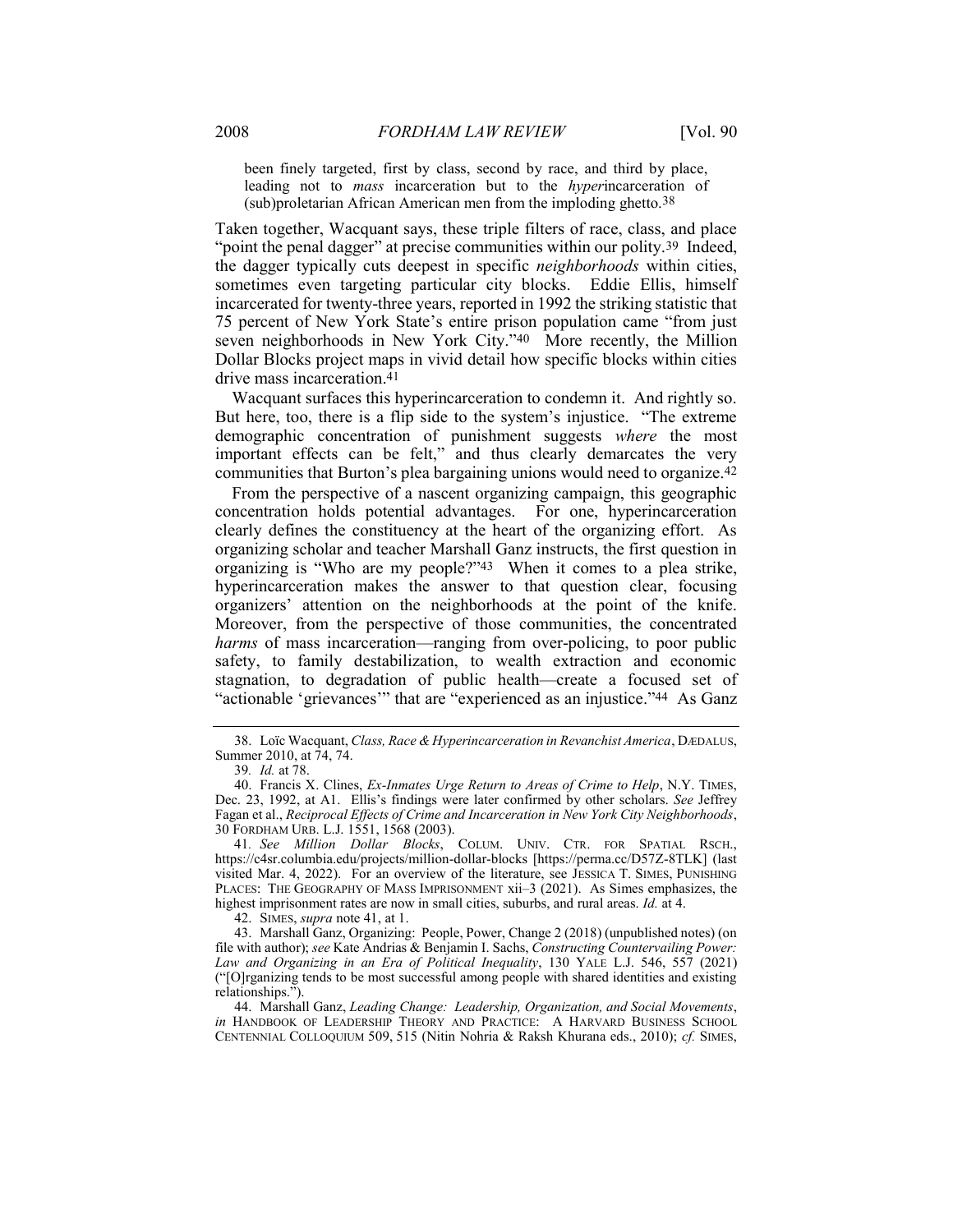further explains, this shared experience of injustice, when combined with the hope that it can be overcome, is an essential component of what organizers call the "story of us," a narrative account of shared values and purpose that help "a community to become a constituency—people able to 'stand together' on behalf of common concerns."45

More pragmatically, the fact that hyperincarceration targets concentrated communities makes the workaday tasks of organizing easier. Organizing is physical work. It takes place in physical space. To succeed, organizers "train participants in some form of one-on-one meetings as well as 'house meetings,' a way to grow a movement utilizing preexisting relational networks."46 Even national campaigns structure themselves in nested geographic units, down to the ward or precinct levels, to focus their resources effectively and to leverage the social capital latent within existing locales. Hyperincarceration makes this work easier, insofar as a plea union might need to organize only a handful of such precincts to succeed.

Finally, beyond space, there is the matter of time. As Ganz emphasizes, organizers do not just motivate collective action; they help develop strategies to deploy collective resources effectively—resources like "not guilty" pleas. Successful strategies anticipate "the actions and reactions of other actors," such as the prosecutors who will inevitably try to break the strike.47 We will examine the tactics prosecutors are most likely to deploy in that effort in a moment. For now, it bears emphasizing that the geographic concentration of mass incarceration offers one of the most important strategic buffers against those strike-breaking ploys: organizers can do the long hard work of building solidarity *before* the moment of crisis and choice is at hand—that is to say, before people are arrested, charged, and asked to plead guilty.

The strike, in other words, does not need to be organized inside the jail, when people are at their weakest and most vulnerable and when barriers to coordination are highest. Its foundations can be built instead in the community, while they are free—because we know in advance who is going to be arrested. That is hyperincarceration's injustice and its opportunity.48

#### C. The System's Fragmentation

Researchers and reformers alike bemoan the American penal system's fragmentation. For researchers, fragmentation makes it hard to know how the system works. For reformers, fragmentation makes it hard to combat

supra note 41, at 151 (noting that an emerging "science of *punishment vulnerability*" views "intense formal social control as a hazard akin to industrial waste, toxins, floods, and natural disaster").

 <sup>45.</sup> Ganz, supra note 44, at 522–23, 525; see also Ganz, supra note 43, at 2.

 <sup>46.</sup> Ganz, supra note 44, at 515.

<sup>47.</sup> *Id.* at  $529 - 30$ .

 <sup>48.</sup> As Ganz explains, organizers can help prepare people for collective action by "warning [them] that the opposition will threaten them with this and woo them with that. The fact that these behaviors are expected reveals the opposition as more predictable and thus less to be feared." Id. at 518.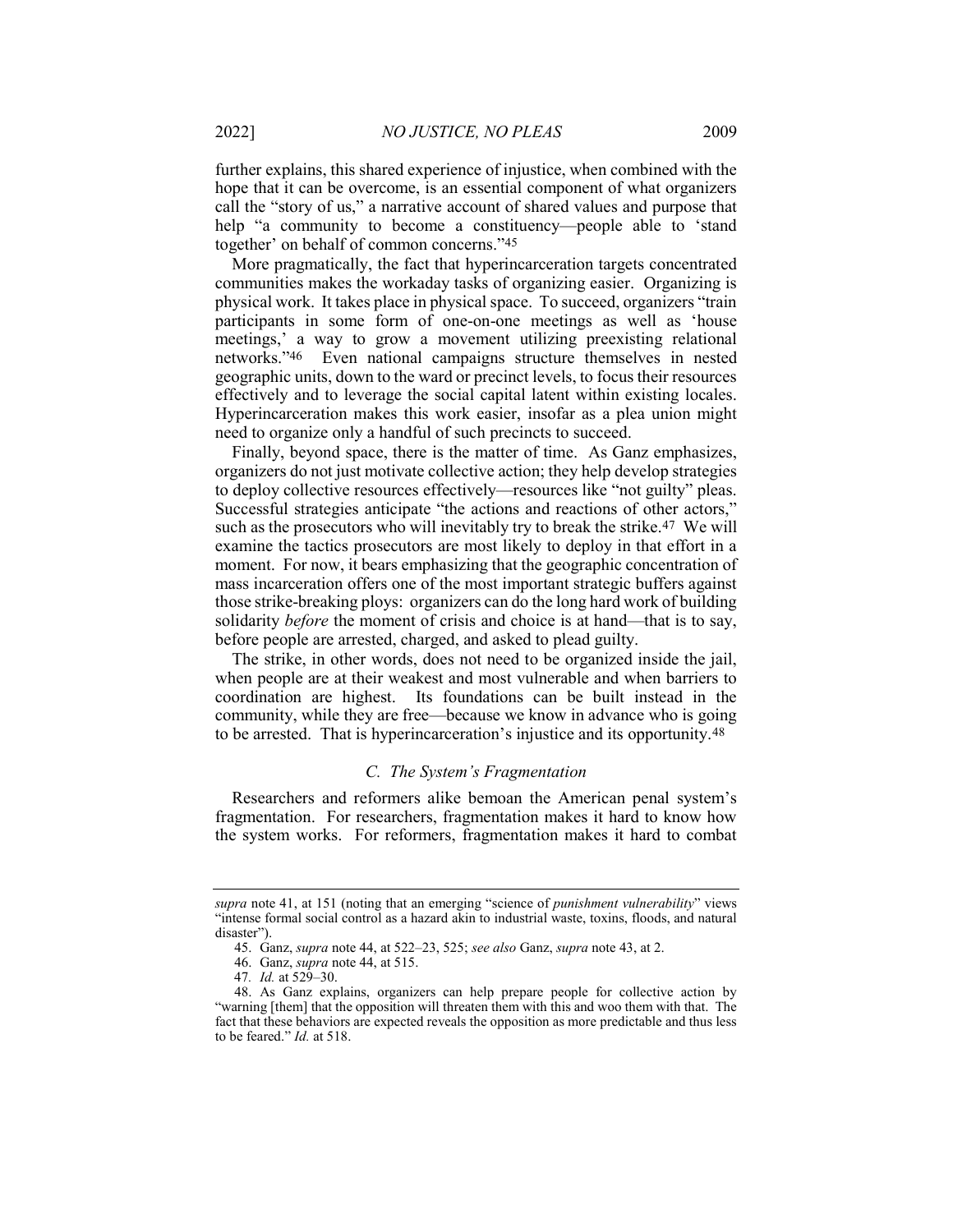systemic injustices, which need to be tackled in a thousand different ways at once.

But here again there are opportunities that defendant collective action could exploit. Consider first the system's geographic fragmentation.49 Generally speaking, prosecutor offices are both constituted and funded at the county level, with most prosecutions conducted by independently elected agencies that are legally and institutionally siloed from offices in neighboring counties.50 As a result, if a given prosecutor's office becomes overwhelmed (by a plea strike), there is no readily available pool of backup attorneys who can easily slide in to relieve the pressure, even assuming leaders of neighboring offices are inclined to help.51 At the same time, trial courts are structured geographically as well, which means prosecutors cannot easily relieve the pressure by moving striking defendants to other, less burdened courthouses.52

Within those trial courts, moreover, a second form of fragmentation occurs. For administrative reasons, many state trial courts assign judges to specific dockets, such that a given judge will only hear probate cases, or housing cases, and so forth. Sometimes these assignments are set by administrative rules and are transient; other times, the divisions are statutory, with judges specifically appointed to a certain type of court.<sup>53</sup> Notably, these subdivisions often occur within the criminal system, such that misdemeanor cases are institutionally segregated from mid-level felony cases, which are in

<sup>49.</sup> See, e.g., Bierschbach & Bibas, *supra* note 31, at 195 ("[E]ven calling it a criminal justice system is a misnomer: it is a fragmented congeries of fifty states, thousands of counties, several thousand prosecutors' offices employing tens of thousands of prosecutors, and more than twelve thousand police departments employing hundreds of thousands of officers.").

<sup>50</sup>. See id. at 190.

 <sup>51.</sup> State attorneys general operate statewide but are typically not staffed or structured to absorb the volume of cases handled by district attorneys in large cities, and in some states do not have general jurisdiction to prosecute such offenses. See, e.g., Erik Larson & Bob Van Voris, Quirky N.Y. Law Prevented AG James from Charging Cuomo, BLOOMBERG (Aug. 4, 2021, 1:20 PM), https://www.bloomberg.com/news/articles/2021-08-04/quirky-n-y-lawprevented-attorney-general-from-charging-cuomo [https://perma.cc/D9ZU-EJP9] ("Under New York's executive law, the attorney general can't open criminal investigations or bring charges without a green light from the governor or one of his department heads."). The opposite is true at the federal level, which has a single, national Department of Justice. The difference matters: in the aftermath of one recent Supreme Court ruling that flooded courts in Oklahoma, "[f]ederal prosecutors and support staff from every corner of the country [came to help local] U.S. Attorneys' offices . . . overwhelmed with case work." Amy Slanchik, Federal Prosecutors Move to Oklahoma to Help with Supreme Court Caseload, NEWS ON 6 (Jan. 14, 2021, 10:05 PM), https://www.newson6.com/story/600114a2dbdb4a0bc5b4ab55/federalprosecutors-move-to-oklahoma-to-help-with-supreme-court-caseload

<sup>[</sup>https://perma.cc/FS8W-CWX2]. Federal plea strikes would thus be much harder to execute, and locally oriented strikes must strategize in the shadow of the potential federalization of local charges.

<sup>52</sup>. See WAYNE LAFAVE ET AL., CRIMINAL PROCEDURE § 16 (6th ed. 2017) (discussing venue rules).

<sup>53.</sup> See id. §§ 1.6, 16.1(a); see also 51 THE COUNCIL OF STATE GOV'TS, BOOK OF THE STATES 202 tbl.5.7 (2019).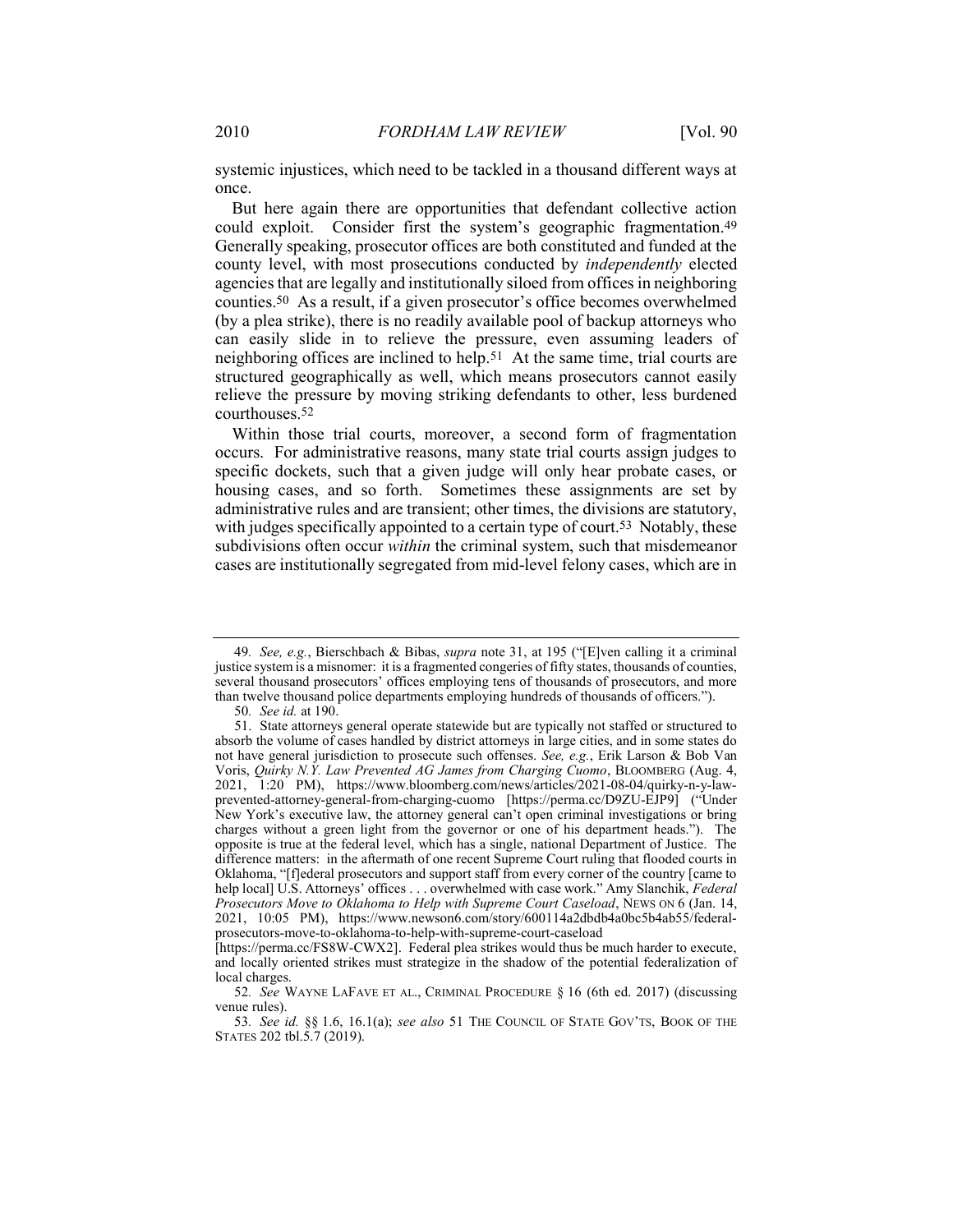turn segregated from more serious felonies. The "penal pyramid," in other words, is striated.54

And as a result, plea-strike organizers could choose where to start the strike, in a manner that maximizes their strategic advantage.55 Perhaps they would start with low-level misdemeanor cases, which are both the largest in number and the most likely to garner public sympathy.56 Perhaps they would target specific offenses.57 Or perhaps they would start with defendants who are most insulated from coercive prosecutorial tactics.58 The point here is not to try to answer this contingent strategic question in the abstract. Rather, it is simply to say that the answer to the question would be made by the strike organizers themselves, and to note that this fact alone is a strategic advantage that the system's internal fragmentation affords.

#### D. The System's (Conservative) Procedural Formalism

As Professors Lani Guinier and Gerald Torres teach, organizing campaigns are a form of "contentious politics."59 They aim to win victory for their constituencies by engaging in participatory democracy, and ultimately, by marshalling public will to their side. A plea strike operates in this register. As Alexander observes in her New York Times op-ed, the strike aims to "force a public conversation"60 about whether plea bargaining and

59. Lani Guinier & Gerald Torres, Changing the Wind: Notes Toward a Demosprudence of Law & Social Movements, 123 YALE L.J. 2740, 2744–50 (2014).

<sup>54.</sup> See Alexandra Natapoff, The Penal Pyramid, in THE NEW CRIMINAL JUSTICE THINKING 71, 71 (Sharon Dolovich & Alexandra Natapoff eds., 2017).

 <sup>55.</sup> For one historical example of a localized plea strike, see Alschuler, supra note 14, at 1236–37 (describing a strike within a single "bastard courtroom[]"). Alschuler reports that "the trials tie[d] up the courtroom and cause[d] other cases to be reassigned, thereby insuring that only a small number of defendants come before the insufficiently lenient judge." Id. at 1237.

<sup>56</sup>. See Roberts, supra note 14, at 1090–91, 1109, 1129 (observing that "misdemeanors comprised 77.5% of the total criminal caseload in [some] courts" and arguing that they "may be less controversial as a focus of a coordinated defender community and defendant effort than other types of offenses, because they are usually victimless" and "tend to have lower direct criminal sanctions"); LUMMUS, supra note 13, at 50 ("[The prosecutor] dislikes to spend precious time in trying small cases, and an appellant in a petty case who stubbornly refuses to plead guilty stands a good chance of being offered a small penalty or being let off with none.").

<sup>57.</sup> Cf. Alschuler, supra note 14, at 1251 ("[T]he public defender office in [Los Angeles] . . . had once refused to enter guilty pleas for defendants charged with prostitution. A number of private defense attorneys joined the strike, and for a two-week period, most prostitution cases went to trial. Ultimately, the courts 'came around' and revised their sentencing policies.").

 <sup>58.</sup> People facing extremely high sentences may be most open to going to trial because the prosecutor's leverage is weaker. Cf. Lauren M. Ouziel, Legitimacy and Federal Criminal Enforcement Power, 123 YALE L.J. 2236, 2255 (2014) (observing that "[h]omicide offenses have one of the lower guilty plea rates" while also carrying "the highest statutory and [Federal Sentencing] Guidelines penalties"). These trials can also be the most resource intensive. Cf. Bar-Gill & Ben-Shahar, supra note 14, at 757 (noting that "some defendants are costlier to try"). On the other hand, these trials are smaller in number and the courtrooms into which they are siloed may thus have comparatively higher capacity.

 <sup>60.</sup> Alexander, supra note 7.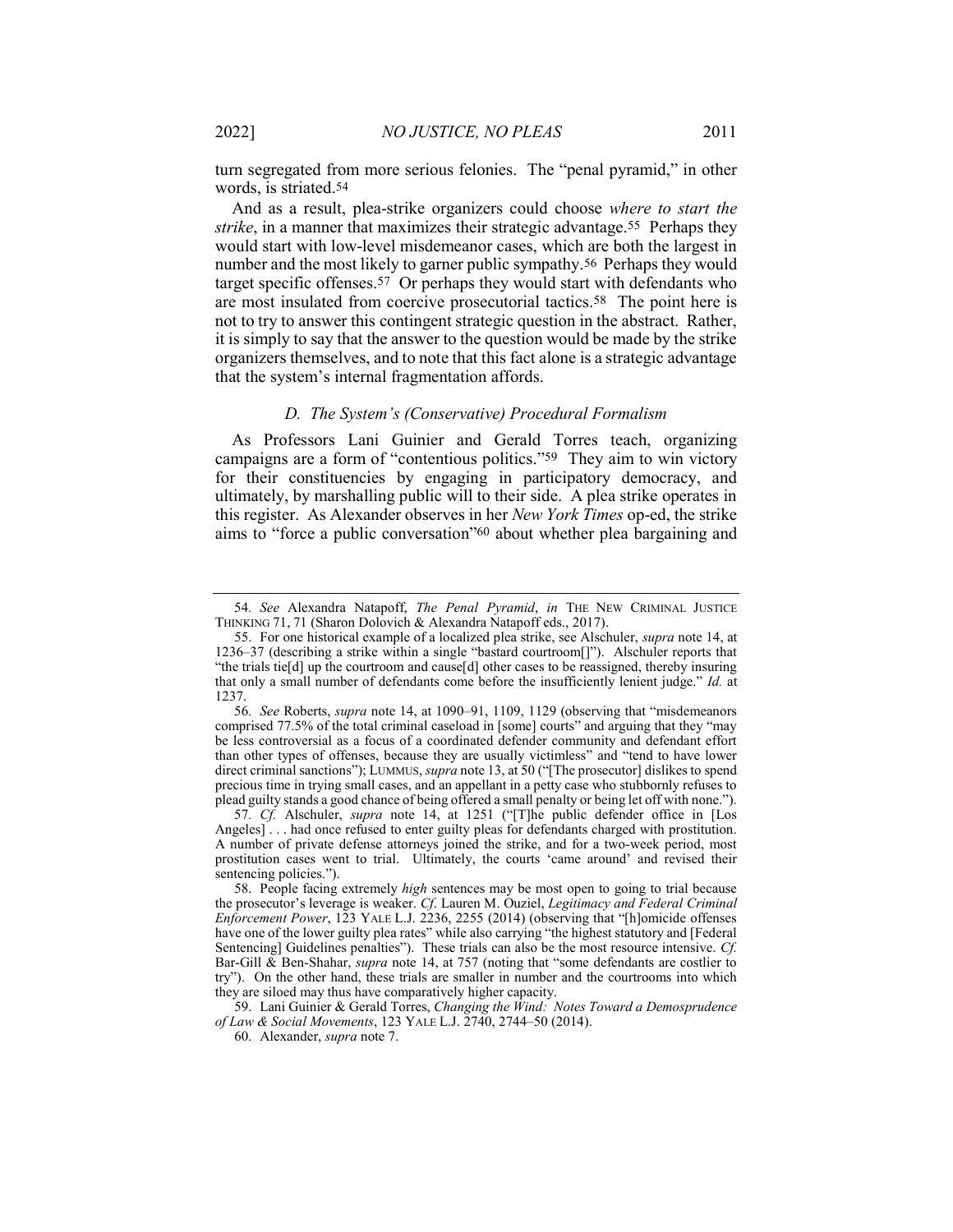mass incarceration are consistent with what Guinier and Torres would call "the larger culture's narratives of justice."<sup>61</sup>

Plea strikes hold an advantage in this contest that other decarceral moves do not. They seek no more and no less than the fulfilment of a right expressly guaranteed in the U.S. Constitution. The strike, in other words, can be seen as an act of constitutional fidelity. In this way it is meaningfully different from decarceral strategies grounded in acts of civil disobedience.62 The strategy here is instead a form of uncivil obedience, a type of "subversive law-following" that shows "extraordinary attentiveness to the rules on the books."63 Indeed, it is "subversive at least in part because of its very attentiveness to law."64

When it comes to contentious politics, this feature of the strike allows plea unions to invoke narratives of justice with crosscutting ideological appeal. Consider first how the strike might appeal to political conservatives, and thus blunt some of the backlash that decarceral efforts often invite. Drawing on social psychology literature, Professors Jessica Bulman-Pozen and David Pozen explain the point:

62. Cf. Paul Butler, Racially Based Jury Nullification: Black Power in the Criminal Justice System, 105 YALE L.J. 677, 679-80 (1995).

 63. Jessica Bulman-Pozen & David E. Pozen, Uncivil Obedience, 115 COLUM. L. REV. 809, 811, 818 (2015).

 <sup>61.</sup> Guinier & Torres, supra note 59, at 2744 n.6 (citing SIDNEY TARROW, POWER IN MOVEMENT: SOCIAL MOVEMENTS AND CONTENTIOUS POLITICS 1–9 (2d ed. 1998)). Given the resource-focused nature of the strike, this contest would surely play out in budgetary battles too, which have their own narratives of justice. One response to a strike could be mass decarceration. Cf. L. Song Richardson, Systemic Triage: Implicit Racial Bias in the Criminal Courtroom, 126 YALE L.J. 862, 889–90 (2017) (reviewing NICOLE GONZALEZ VAN CLEVE, CROOK COUNTY: RACISM AND INJUSTICE IN AMERICA'S LARGEST CRIMINAL COURT (2016)) ("If giving defendants the process they are due leads the system to grind to a halt, then perhaps this will put pressure on criminal justice system decision makers to rethink the policing practices and criminal justice policies that create the conditions of systemic triage in the first place."). The obvious alternative is that opponents of the strike will insist that new resource constraints require more resources. See Bar-Gill & Ben-Shahar, supra note 14, at 741 ("It is plausible [that in the wake of the strike] . . . prosecutorial budgets would increase, to the detriment of defendants."). Note, however, that the influx of resources needed to quash even a small strike would be enormous, as under current (no strike) conditions "modest budget increases would have little impact on the enormous overburdening" prosecutors already face. Gershowitz & Killinger, *supra* note 26, at 265. The resources needed to overcome a trial rate two, three, or ten times higher than current baselines would thus be massive, and the political will to raise such funds may not be present. See William J. Stuntz, *Plea Bargaining and* Criminal Law's Disappearing Shadow, 117 HARV. L. REV. 2548, 2555 (2004) ("Even if the money is there, local governments are loath to tax it to support law enforcement."); Bibas, supra note 30, at 139 ("[A]n extra dollar spent on criminal justice is a dollar less for other programs. At some point, criminal justice's bottomless appetite must give way to other needs."). And political will can itself be influenced by organizing. Cf. Marina Roberts, Saving Austin, INQUEST (Nov. 24, 2021), https://inquest.org/saving-austin/ [https://perma.cc/5QUY-FVZ2].

<sup>64</sup>. Id. at 825. In a related but distinct way, plea strikes are emblematic of what Professor Jocelyn Simonson calls agonism, "a politics that respects conflict and adversarialism, but seeks to channel it through democratic channels." Jocelyn Simonson, Democratizing Criminal Justice Through Contestation and Resistance, 111 NW. U. L. REV. 1609, 1614 (2017).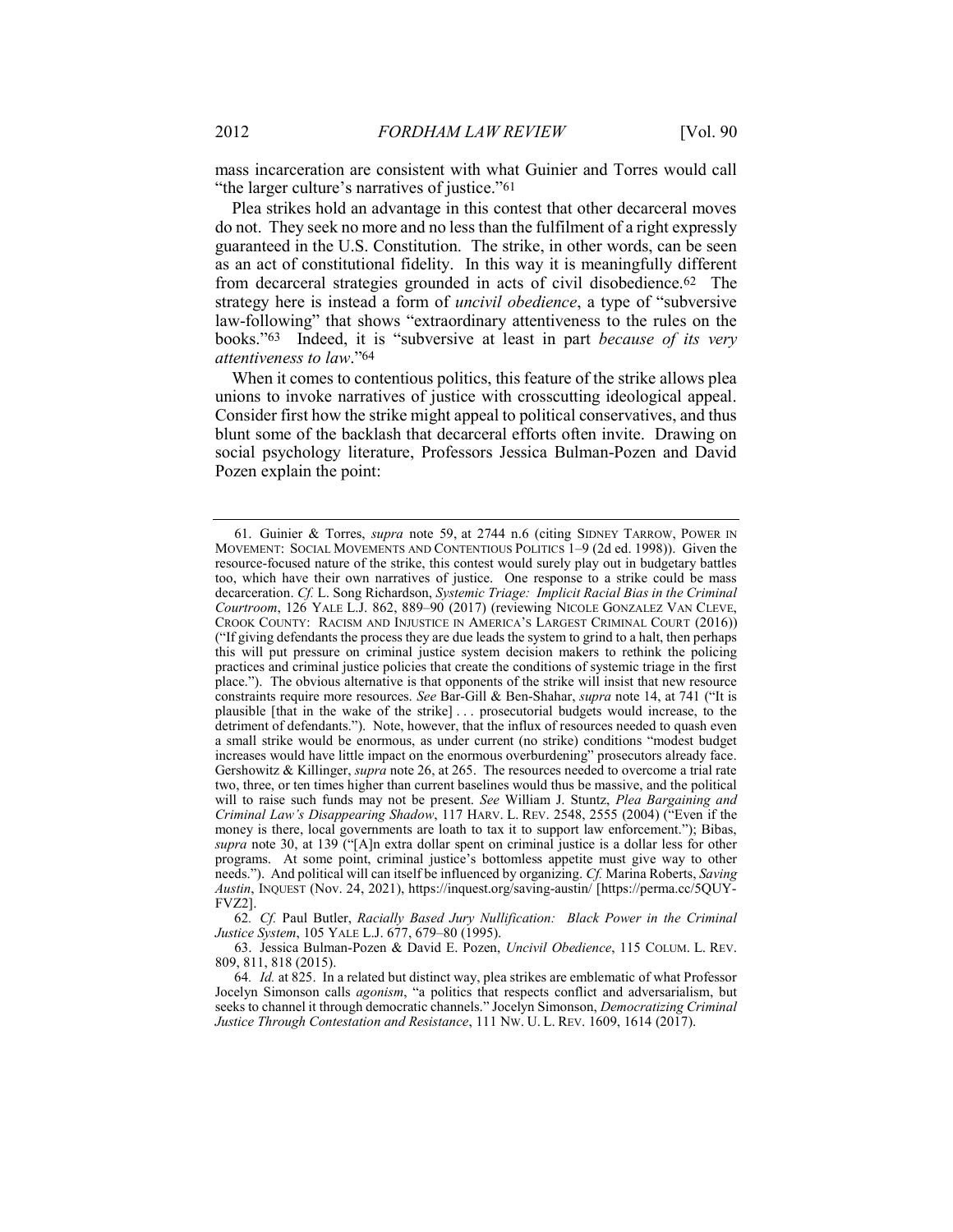[P]olitical conservatives value deference to established authority, as such, more than political liberals do. Whereas psychological foundations of fairness and care are paramount for self-identified liberals, . . . "intuitions about authority and the importance of respect and obedience" critically inform the moral systems of self-identified conservatives. . . .

Uncivil obedience . . . cloaks dissent in behavior that is, at least superficially, respectful of established authority.... Like the civil disobedient, [the uncivilly obedient] is out to change the system, but she does so by mastering the system's rules. She does so from the inside. That alone may render uncivil obedience a more comfortable practice for conservatives . . . .65

And indeed, supporters of plea strikes exist on the political left and right.<sup>66</sup>

At the same time, the fact that plea strikes speak the language of rights can motivate people to join them. As social-movement theorists observe, "law has the capacity to serve as a powerful collective-action frame," with civil rights laws in particular often operating as a "master frame" that resonates "deeply across social movements and protest cycles."67 Professor Jennifer Gordon puts the point this way, describing the role of legal rights in labor organizing: "The idea that employers were supposed to be acting differently—that in paying so little and demanding so much they were ignoring a set of established norms, codified as rights—suggested a less individualized, more systemic explanation of the problems," which in turn highlighted for those seeking to combat those problems the "need to respond in kind."68 The same can be said of prosecutors and the penal system. People are supposed to "enjoy the right to a speedy and public trial, by an impartial jury."69 The fact that almost no one actually does enjoy that right suggests a deep systemic problem in need of a systemic response.

But importantly, the plea strike's constitutional fidelity is more than just a rhetorical device or a narrative frame. The legal rights it leverages are real rights and are immensely valuable resources.70 As Stuntz once observed, it is the constitutional law of criminal procedure that makes trials so expensive

 <sup>65.</sup> Bulman-Pozen & Pozen, supra note 63, at 869–70 (quoting JONATHAN HAIDT, THE RIGHTEOUS MIND: WHY GOOD PEOPLE ARE DIVIDED BY POLITICS AND RELIGION 168 (2013)).

<sup>66</sup>. See, e.g., Alexander, supra note 7 (quoting Timothy Lynch of the Cato Institute); Clark Neily (@ConLawWarrior), TWITTER (Nov. 7, 2020, 8:06 AM), https://twitter.com/ conlawwarrior/status/1325061962565185536 [https://perma.cc/X4ZA-MCBU].

 <sup>67.</sup> Andrias & Sachs, supra note 43, at 592 (quoting Nicholas Pedriana, From Protective to Equal Treatment: Legal Framing Processes and Transformation of the Women's Movement in the 1960s, 111 AM. J. Soc. 1718, 1725 (2006)); see also TAYLOR BRANCH, PARTING THE WATERS: AMERICA IN THE KING YEARS 1954–63 (1988).

 <sup>68.</sup> JENNIFER GORDON, SUBURBAN SWEATSHOPS 171–72 (2005); see also Andrias & Sachs, supra note 43, at 594 (noting that a codified set of rights "signifies legal legitimation of and thus legal support for the . . . effort to organize" around those rights).

 <sup>69.</sup> U.S. CONST. amend. VI.

<sup>70</sup>. Cf. Andrias & Sachs, supra note 43, at 595 ("While . . . accounts of mobilization and organization stress symbolic factors, the literature suggests that resources of various kinds are equally important."); Ganz, *supra* note 44, at 510 (noting that organizing "forges a social movement community and mobilizes its resources, a primary source of social movement power").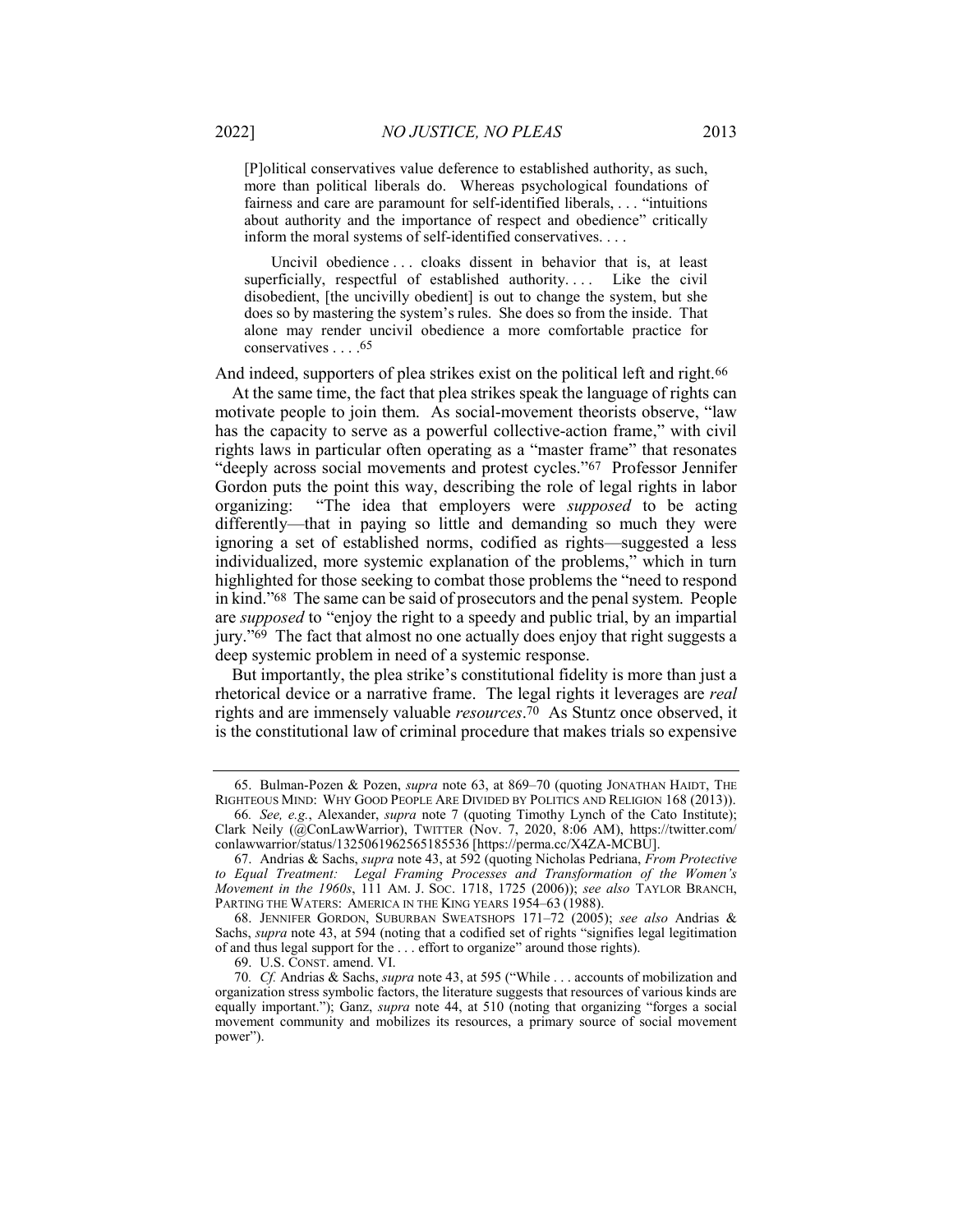for prosecutors in the first place. Plea bargaining exists to try to neutralize those rights, by getting the defendant to waive them.71 But if defendants refuse to waive their rights en masse, all those deferred costs come crashing due.

As practicing lawyers know well, the costs can be substantial. Consider just some of the rights that striking defendants can invoke to make each trial in the deluge a costly endeavor. Most importantly, the right to a trial itself in many cases by jury—is hardwired into the Constitution, which means the "not guilty" plea can't just be eliminated by the state, even if its collective use threatens system overload.72 Juries, meanwhile, can take significant time and energy to summon and select. Before they arrive, defendants have the right to receive and review any favorable information about their case held by the prosecution, which triggers not only labor-intensive file review and disclosure obligations but also time-consuming litigation if those obligations are not met.73 Defendants also have the pretrial right to challenge the admission of any evidence they say the police unlawfully acquired, which usually entails an evidentiary hearing with one or more witnesses and can also entail written briefing on various issues.74 Once trial starts, defendants have the right to force the prosecutor to summon every witness needed to prove every element of every charge.75 This includes eyewitnesses (whom the prosecutor must track down and prepare to testify) and more mundane witnesses, such as the lab technician summoned simply to testify that "these really are drugs."76 Finally, defendants have the right to cross-examine each of those many witnesses (often at length), to summon and question their own witnesses, and to present closing arguments on their own behalf.<sup>77</sup>

To effectuate each of these rights, the defendant is guaranteed a lawyer at the state's expense.78 That lawyer will surely know (or can learn) how to press the defendant's rights in order to impact the pace of litigation, in a manner consistent with the strike's overarching strategy. Of course, defense lawyers themselves could get overwhelmed by the strike. But notably, the Constitution is asymmetrical in its protections. Defendants have a right to the effective assistance of counsel. So if the defense bar cracks alongside the prosecution, the striking defendants could seek dismissal of their charges on the ground that the government lacks the resources to fulfill its obligations to

<sup>71</sup>. See William J. Stuntz, The Uneasy Relationship Between Criminal Procedure and Criminal Justice, 107 YALE L.J. 1, 4 (1997) ("[C]ourts have raised the cost of criminal investigation and prosecution .... [G]uilty pleas avoid most of the potentially costly requirements that criminal procedure imposes.").

<sup>72</sup>. See U.S. CONST. amend. VI.

<sup>73</sup>. See Brady v. Maryland, 373 U.S. 83, 87 (1963).

<sup>74</sup>. See Mapp v. Ohio, 367 U.S. 643, 655 (1961).

<sup>75</sup>. See In re Winship, 397 U.S. 358, 364 (1970); Holland v. United States, 348 U.S. 121, 126 (1954).

<sup>76</sup>. See Melendez-Diaz v. Massachusetts, 557 U.S. 305 (2009).

 <sup>77.</sup> See Herring v. New York, 422 U.S. 853, 858–61 (1975); Davis v. Alaska, 415 U.S. 308 (1974); Washington v. Texas, 388 U.S. 14, 23 (1967).

<sup>78</sup>. See Gideon v. Wainwright, 372 U.S. 335, 342–46 (1963).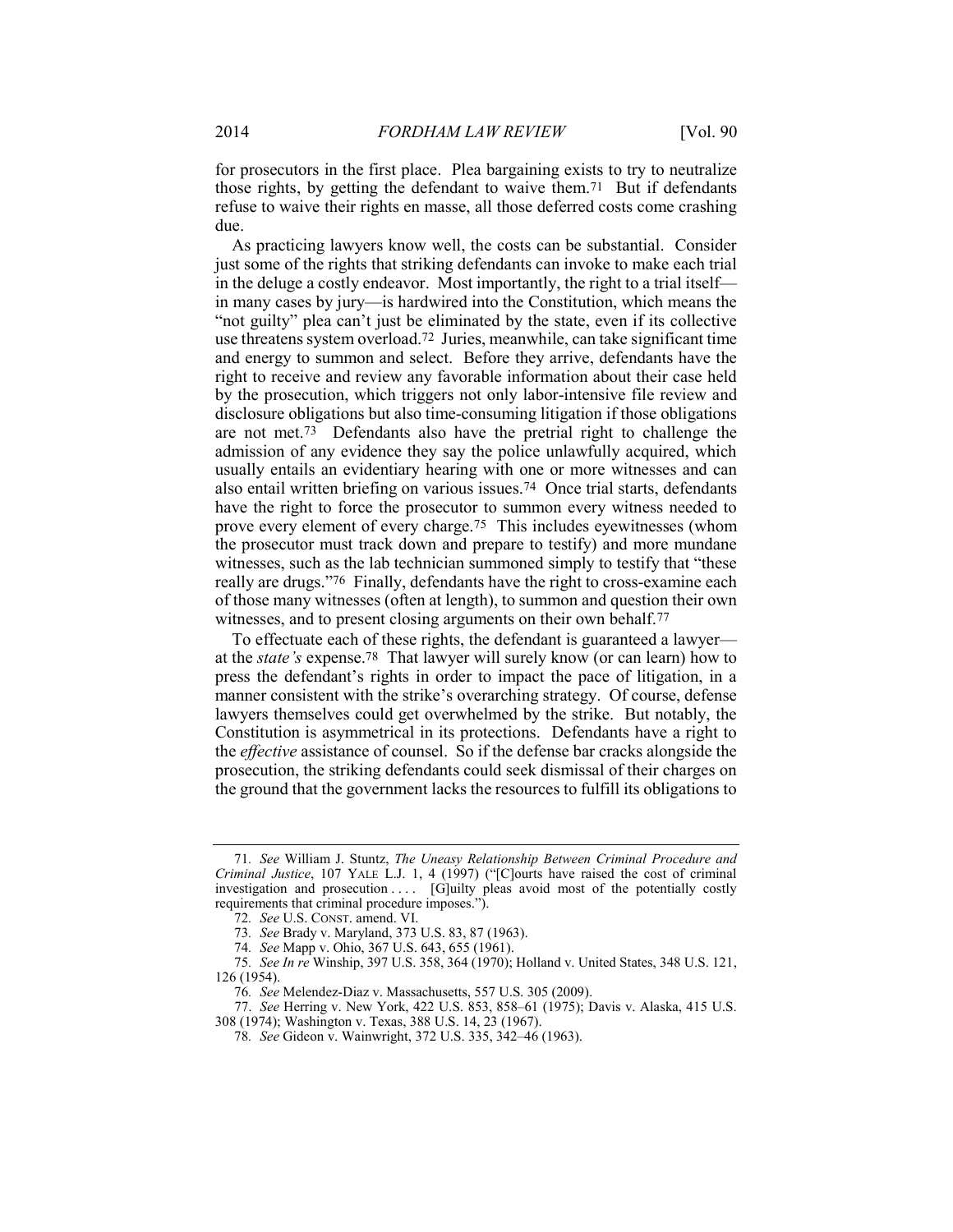provide them with an adequate public defense.79 On the other hand, if the local defense bar becomes co-opted or pressured into a position hostile to the strike, the defendants enjoy the right to select independent pro bono counsel of their own choosing if collaborating nonprofits are available, or even to represent themselves.80

Finally, the Constitution limits the prosecution's ability to work its way out of the vice. A combination of venue rights and speedy trial rights makes it difficult to spread the striking defendants out across less burdened jurisdictions or across time.81 Likewise, if the prosecution attempts to cut corners (say, by withholding favorable evidence or making improper arguments to the jury), due process protections can lead to a mistrial or a dismissal of charges. Most importantly, a core cluster of rights blocks the prosecution from securing a conviction unless a jury drawn from the local community unanimously agrees that the prosecutor proved every element of the charges at a public trial with proof beyond a reasonable doubt. Taken together, these essential rights ensure that the local community—which could itself be organized to support the strike—has an opportunity not only to monitor the prosecution's actions but also to directly negate its most effective strike-breaking device: the threat of prison.82

Make no mistake. The point in describing these rights is not to suggest that they will forever stand as impenetrable bulwarks of protection. Nor is it to suggest that in their current form they are robust enough to guarantee a strike's success. Far from it. Even with these rights in place, a plea strike would be a major undertaking with substantial hurdles to overcome.83 And judicial precedents can be narrowed or overturned.

Here, though, is the key point. Each of the rights discussed above is, at present, firmly established in long-standing and unquestioned constitutional law. Most are grounded in the Constitution's express text and history and reaffirmed in opinions written by leading conservative jurists. In other words, the strike's constitutional bona fides are strong. Call it a "Sixth Amendment Strike" and it might be the one union action the late Justice Antonin Scalia could love.

Will a strike put pressure on these rights? Absolutely. Might some of them buckle or erode in time? Maybe, if appellate courts eventually take that

<sup>79</sup>. See, e.g., Kuren v. Luzerne Cnty., 146 A.3d 715, 743 (Pa. 2016).

<sup>80</sup>. See Caplin & Drysdale, Chartered v. United States, 491 U.S. 617 (1989); Faretta v. California, 422 U.S. 806 (1975); cf. Bar-Gill & Ben-Shahar, supra note 14, at 765 (observing that if public defenders are "too successful" in supporting "effective plea bargain strikes[,] the state can replace this system with a different one").

<sup>81</sup>. See LAFAVE ET AL., supra note 52, §§ 16, 18 (discussing venue and speedy trial).

 <sup>82.</sup> As Professor Niko Bowie observes, successful unions in the past have "dramatically increased the[ir] leverage" by building essential alliances with a broader coalition comprising "organized church leaders, college students, and urban residents," and thus building an "experimental 'cross between being a movement and being a union.'" Nikolas Bowie, Antidemocracy, 135 HARV. L. REV. 160, 186 (2021) (quoting MIRIAM PAWEL, THE CRUSADES OF CESAR CHAVEZ 116 (2014)).

<sup>83</sup>. See infra Part II.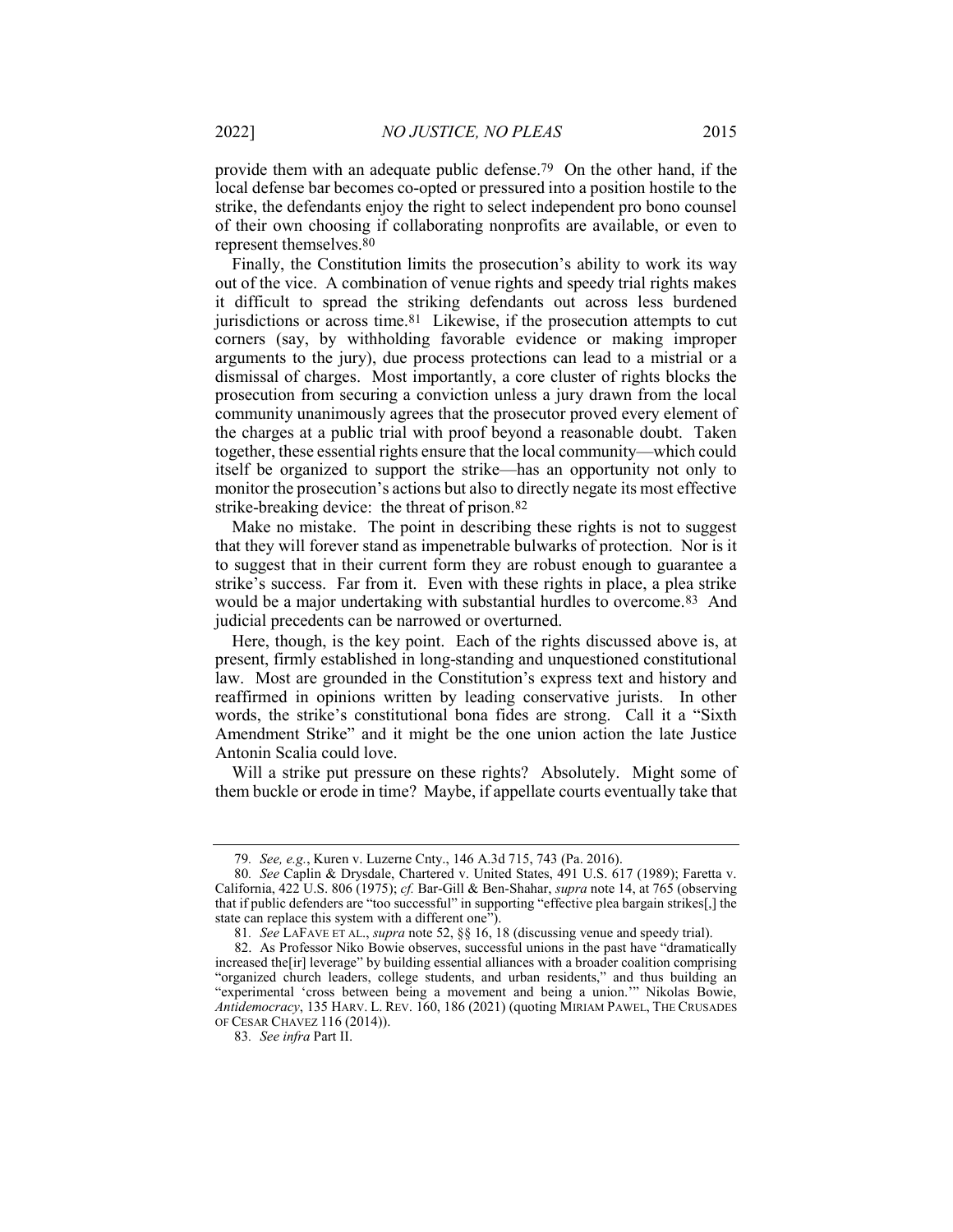step.84 But this much is clear: the existing legal structure would not collapse in a day, or a week, or a month—and in no world would the entire edifice simply topple all at once. A strike can thus, at minimum, leverage these valuable resources at the outset of its campaign, when they are arguably most important. And it can defend them as the effort marches on, supported by lawyers fighting each step of the way.

#### II. PRISONERS' DILEMMAS

The foregoing part outlines resources and structural advantages that could be leveraged by striking defendants and thus offers some reasons to be optimistic about a strike's success. But there is, of course, another side to the analysis. The prosecutors have resources, too. And they are substantial. The purpose of this part is to focus on the most significant tool prosecutors have at their disposal, what Professors Oren Bar-Gill and Omri Ben-Shahar call the "divide and conquer" strategy.<sup>85</sup>

The basic idea is straightforward. Massachusetts Supreme Court Justice Henry Lummus put it this way in 1937: "The prosecutor is like a man armed with a revolver who is cornered by a mob. A concerted rush would overwhelm him, but each individual in the mob fears that he might be one of those shot during the rush."86 Bar-Gill and Ben-Shahar build on the analogy to pinpoint the problem. It is not just that each person fears being shot. Rather, it is

that it is in the interest of any single [one of them] to duck, to defect from the front line, and to let others mount the charge. A smart opponent would cultivate this temptation of his enemies to defect one by one, by threatening to strike the first one who charges. It might be enough for this opponent to have a single bullet to prevent the uniform charge and to force the entire  $\lceil \text{group} \rceil$ ... to surrender.<sup>87</sup>

Put more simply, "Defendants are trapped in a collective action problem, and this collective action problem allows the prosecutor to leverage a limited budget into many harsh plea bargains."88

Crucially, for Bar-Gill and Ben-Shahar, trapped really means trapped. The nature of the problem, they say, is such that "defendants *cannot* coordinate

 <sup>84.</sup> Note, though, that unlike trial courts directly facing the strike, appellate courts will not directly feel the resource crash. And they will know they are crafting rules that apply well beyond the striking jurisdiction.

 <sup>85.</sup> Bar-Gill & Ben-Shahar, supra note 14, at 767.

 <sup>86.</sup> LUMMUS, supra note 13, at 46.

 <sup>87.</sup> Bar-Gill & Ben-Shahar, supra note 14, at 740; see also id. at 752–54 (modeling the "unraveling" of the strike: "The prosecutor's threat to take D<sub>1</sub> to trial is credible, and, therefore,  $D_1$  accepts. Now that  $D_1$  is out of the picture, having accepted the prosecutor's plea offer, the prosecutor's threat to take  $D_2$  to trial becomes credible, and, therefore,  $D_2$  accepts. And so on.").

<sup>88</sup>. Id. at 740.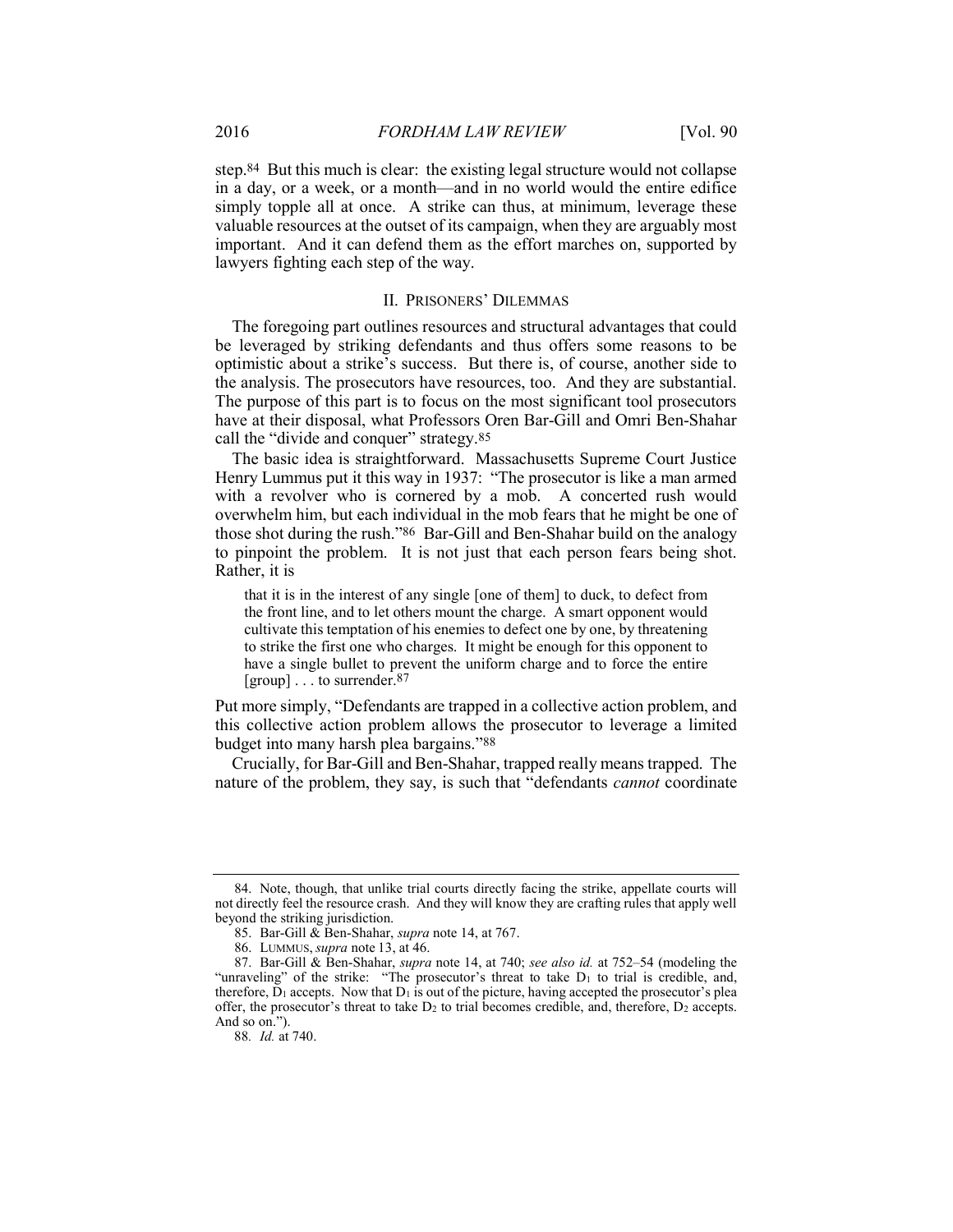and cannot join forces and unite against the prosecutor."89 Plea strikes, in other words, are "doomed to fail."90

There is much truth to Bar-Gill and Ben-Shahar's analysis. The divide and conquer strategy is real. Indeed, it is the chief hurdle plea bargaining strikes would need to overcome. The central question is thus whether the problem is truly insurmountable, as Bar-Gill and Ben-Shahar suggest.

This Essay will not convince every skeptic that plea strikes can succeed. Truth be told, I doubt any academic essay could do that. People will believe that the hurdles confronting defendant collective action can be overcome when they see them overcome, which will take more than words on a page. Still, words can help, in part by giving people a basis for believing that strategic action aimed at building and deploying defendant solidarity is not inevitably bound to fail. That is what I aim to offer here: some grounds to believe that Bar-Gill and Ben-Shahar are less right than they suggest.

Specifically, there are two reasons to believe that they overstate the impossibility of defendant collective action, one theoretical and one historical. Consider first the conceptual point. Bar-Gill and Ben-Shahar present an illuminating conceptual model that forecasts how prosecutors will attempt to defeat defendant collective action. But their theory's major oversight is that it fails to consider where such collective action comes from in the first place. Indeed, while the model games out potential moves by prosecutors, defense lawyers, and (briefly) defendants, it omits organizers from the picture altogether.91

This is no small oversight. As a theory and a practice, community organizing aims to build group solidarity in the face of the very collective action challenges that Bar-Gill and Ben-Shahar identify. Professors Kate Andrias and Ben Sachs capture the point well:

A chief obstacle for many individuals is fear of reprisal. As sociologists have demonstrated, fear of retaliation can jeopardize collective action, particularly in high-risk environments. Among low-income populations, the risk is high. For workers, tenants, debtors, and benefit recipients, retaliation might mean the loss of livelihoods, shelter, future creditworthiness, and emergency support.

[But] [r]etaliation and repression do not always defeat organization. Movement identity, solidarity, and social bonds can help individuals resist

<sup>89</sup>. Id. at 759 (emphasis added).

<sup>90</sup>. Id. at 763.

<sup>91</sup>. See, e.g., id. at 754–58 (modeling prosecutor behavior); id. at 760–65 (modeling defense attorney behavior). Bar-Gill and Ben-Shahar do explore ways that a "public defender's office could help overcome some of the impediments to coordination," though they ultimately conclude that the lawyers' ethical obligations will be a major impediment to their playing such a role: "The public defender's office can solve the collective action problem that plagues its clients only if each public defender forgoes her duty of loyalty to the individual client." Id. at 760–61. As I explain in Part III of this Essay, I think Bar-Gill and Ben-Shahar are right on this score. Public defenders (and criminal defense lawyers more generally) cannot be the driving force of a plea strike, and indeed any effort on their part to do so would be ethically and normatively troubling. A successful strike thus requires organizers—not public defenders playing the part of organizers and lawyers at the same time.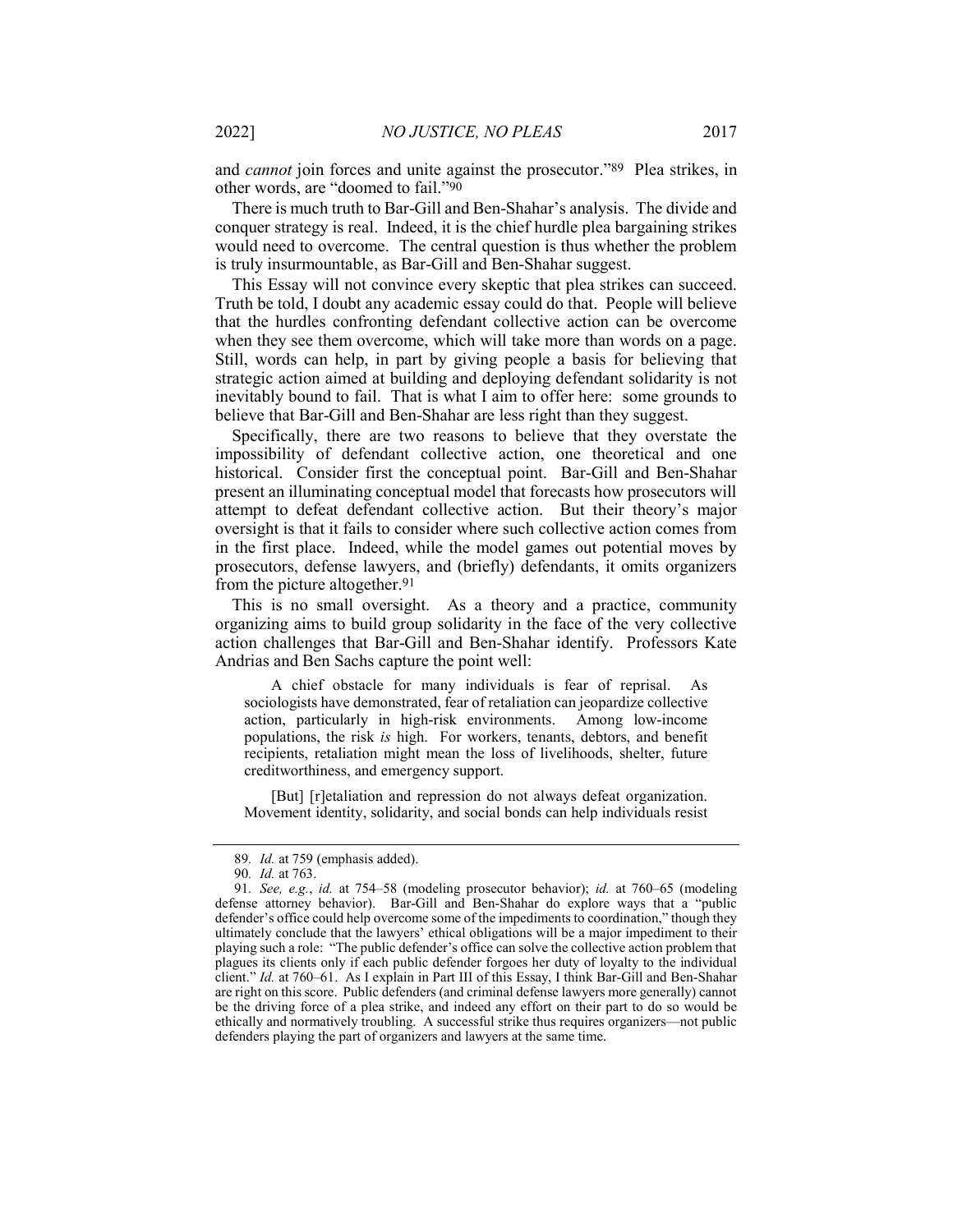and challenge authority. Rick Fantasia, for example, illuminates how organizing and strikes foster a culture of solidarity that makes it possible for workers to persist, even in the face of antiunion campaigning, intimidation, and arrests. Jeff Goodwin and Steven Pfaff show that intimate social networks, mass meetings, collective identities, shaming, and appeals to divine protection all helped mitigate fears of police repression and encouraged movement participation during both the Civil Rights movement and the East German Opposition movement.92

In part, organizing does this by moving beyond the cool game theory rationality that Bar-Gill and Ben-Shahar deploy. Organizing does not disregard the important strategic questions such analysis surfaces. But, as Marshall Ganz explains, it pays equal attention to the affective dimension of human decision-making:

When we consider responding to a challenge with purposeful action, we ask ourselves two questions: why and how. Analytics helps answer the "how question"—how to use resources efficiently, detect opportunities, compare costs, and so on. But to answer the "why question"—why this matters, why we care, why we value one goal over another—we turn to narrative. The why question is not why we think we *ought* to act, but rather, why we do act, that which actually moves us to act, our motivation, our values.

 . . . [B]ecause we make choices based on values we experience via emotion, making moral choices without emotional information is futile.<sup>93</sup>

Deploying emotion and narrative to build the motivation Ganz describes, in the face of threats and hardships, is what organizers do. As he goes on to explain, by crafting and deploying "public narrative, social movement leaders—and participants—can move [people] to action by mobilizing sources of motivation, constructing new shared individual and collective identities, and finding the courage to act."94

Organizing, in short, is a practice and a craft that helps build the capacity and the courage that collective action requires. It can also directly engage the threats of retaliation that Bar-Gill and Ben-Shahar emphasize.95 In part,

<sup>92.</sup> Andrias & Sachs, *supra* note 43, at 620–21 (citing RICK FANTASIA, CULTURES OF SOLIDARITY: CONSCIOUSNESS, ACTION, AND CONTEMPORARY AMERICAN WORKERS 138–60 (1988); Jeff Goodwin & Steven Pfaff, Emotion Work in High-Risk Social Movements: Managing Fear in the U.S. and East German Civil Rights Movements, in PASSIONATE POLITICS: EMOTIONS AND SOCIAL MOVEMENTS 282, 284-85 (Jeff Goodwin et al. eds., 2001)).

<sup>93.</sup> Ganz, supra note 44, at 516 (citing JEROME BRUNER, ACTUAL MINDS, POSSIBLE WORLDS 11-25 (1986); MARTHA NUSSBAUM, UPHEAVALS OF THOUGHT: THE INTELLIGENCE OF EMOTIONS (2001)).

<sup>94</sup>. Id. at 527.

 <sup>95.</sup> My goal here is not to refute each premise of Bar-Gill and Ben-Shahar's model, which does a powerful job demonstrating the hurdles a plea strike would have to overcome. It is worth observing, though, that the model misapprehends some important points and thus likely overstates the height of those hurdles. For example, Bar-Gill and Ben-Shahar are skeptical of defendant collective action in part because, they say, "such multilateral coordination requires that all relevant parties be identified in advance," which is hard to do in this context because "most defendants do not know each other." Bar-Gill & Ben-Shahar, *supra* note 14, at 759. But this argument ignores the upside of hyperincarceration discussed in Part I.B above: mass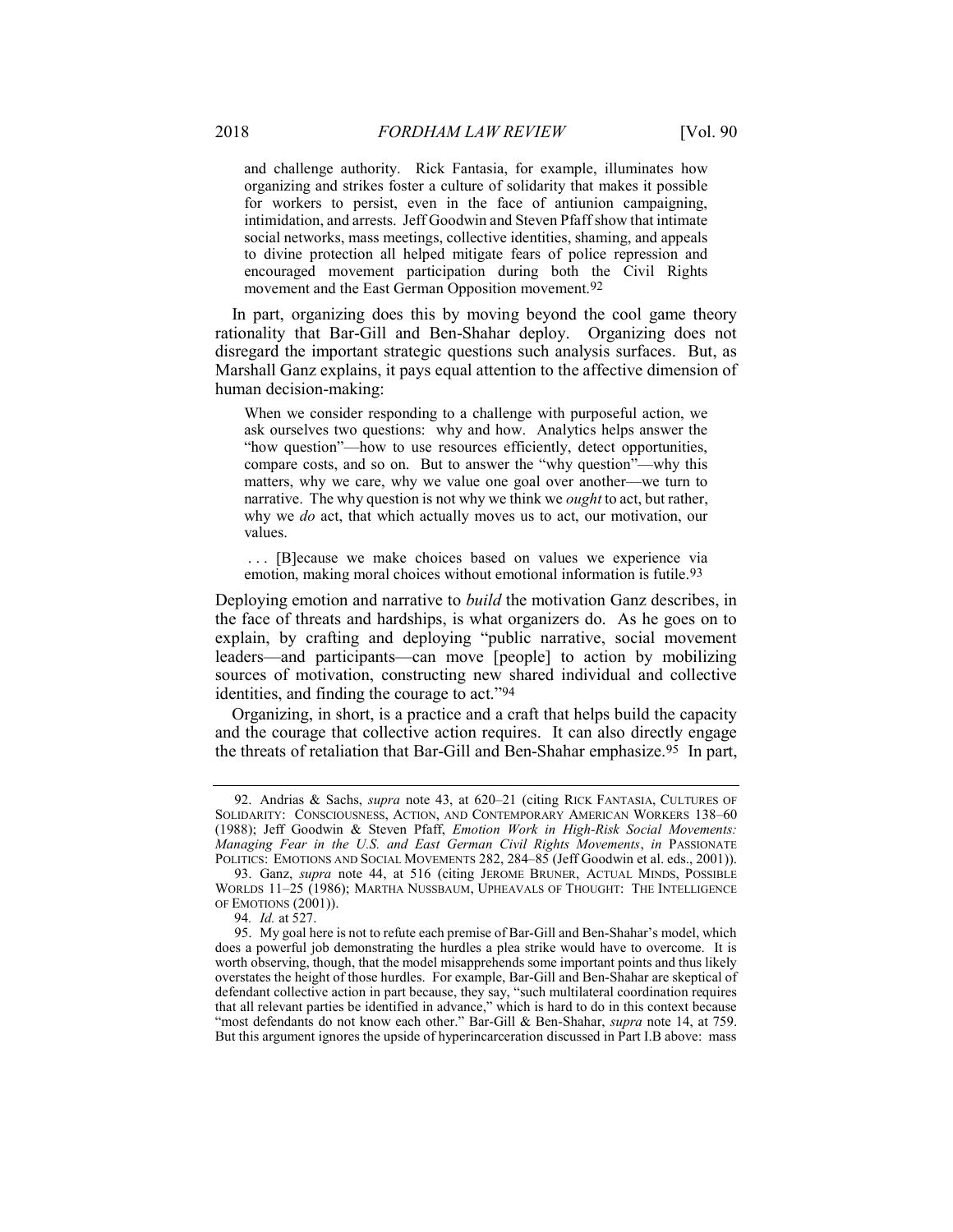organizing does this by helping identify creative strategies that maximize defendants' resources while blunting prosecutors'.96 The diagnostic map of the penal system's weak points offered in the preceding part of this Essay exemplifies some modes of thinking that organizers might deploy in this vein. Just as critically, organizing can generate new resources from within the organized community and can deploy them to help people overcome or weather the blows leveled by the opposition.97

96. Cf. Ganz, supra note 44, at 530 ("In fixed contexts in which rules, resources, and interests are given, strategy can be assessed in the analytic terms of game theory. But in settings in which rules, resources, and interests are emergent—such as social movements strategy has more in common with . . . an ongoing creative process of understanding and adapting new conditions to one's goals.").

 97. As Andrias and Sachs observe, successful organizers work hard to address material "barriers to movement participation." Andrias & Sachs, *supra* note 43, at 621. In other settings, these barriers can include childcare obligations or transportation needs that make it hard to engage in collective action. In the context of a plea strike, material hardships could be substantially exacerbated, especially for individuals incarcerated prior to trial or sentenced following a conviction. "Some social movements have had success by providing material assistance and family support so that members are free to participate."  $\overline{Id}$ . As community organizer Brittany White stresses, a successful plea solidarity effort would need to devote substantial energy to this facet of the campaign. See Brittany White, Keynote Discussion at the National Association of Criminal Defense Attorneys Presidential Summit on the Constitutional Right to Trial (Dec. 9, 2021) ("Will you walk with me while I carry this bid? Will you walk with my family, every day that I'm here?"). Bar-Gill and Ben-Shahar recognize a version of this point, arguing that "side payments play an important role in facilitating coordination." Bar-Gill and Ben-Shahar, supra note 14, at 763. In fact, they concede that the prosecutor's divide and conquer strategy "could be prevented if side payments were possible." Id. But again, because they ignore organizing, they give insufficient consideration to the possibility that the movement itself could be a source of material assistance.

incarceration targets specific communities with preexisting social networks that could and would be leveraged as central resources in a strike. Likewise, as noted earlier, those networks could be leveraged well in advance of the strike, which undercuts Bar-Gill and Ben-Shahar's assumption that defendants will not "be able to communicate—to get together and agree on the commitment strategy" before it is time to act. Id. Once such agreements are forged, moreover, Bar-Gill and Ben-Shahar overstate the ease with which strike participants could defect. Specifically, they assert that "plea bargainers are often invisible" and that their defection can thus "often pass unnoticed." Id. at 760. But the opposite is true: every guilty plea must be entered in open court where there is a constitutionally guaranteed right of public access and observation—a right that court-watching organizers have already proven adept at using in related contexts. Cf. Jocelyn Simonson, The Criminal Court Audience in a Post-Trial World, 127 HARV. L. REV. 2173 (2014). Important questions remain about the tactics strike organizers might use (and disavow) to encourage solidarity while preserving individual agency. Cf. Andrias & Sachs, supra note 43, at 630 ("Protests must be peaceful, eschewing both destruction of property and violence against individuals."). But Bar-Gill and Ben-Shahar are wrong to think defection could or would be invisible. At the same time, they also underestimate the material support that plea unions could offer striking defendants (what Bar-Gill and Ben-Shahar call "side payments") to mitigate the hardships of prosecutor reprisal. See infra note 97. Finally, and perhaps most importantly, Bar-Gill and Ben-Shahar give insufficient attention to the temporal dimension of the strike. As Alexander writes in her  $New$ York Times op-ed, the central feature of the strike is its sudden crashing impact, what she calls a "tsunami of litigation." Alexander, supra note 7. It is not at all clear that prosecutors' divide and conquer strategy—in which they methodically march through  $D_1$ , then  $D_2$ , then  $D_3$ , and so on, picking off each strike participant with threats of harsh sentences—could "unravel" the tsunami before the deluge swamps the system, especially given that it would take only about a 5 percent solidarity rate for the strike to succeed. See supra Part I.A; cf. supra note 87 and accompanying text.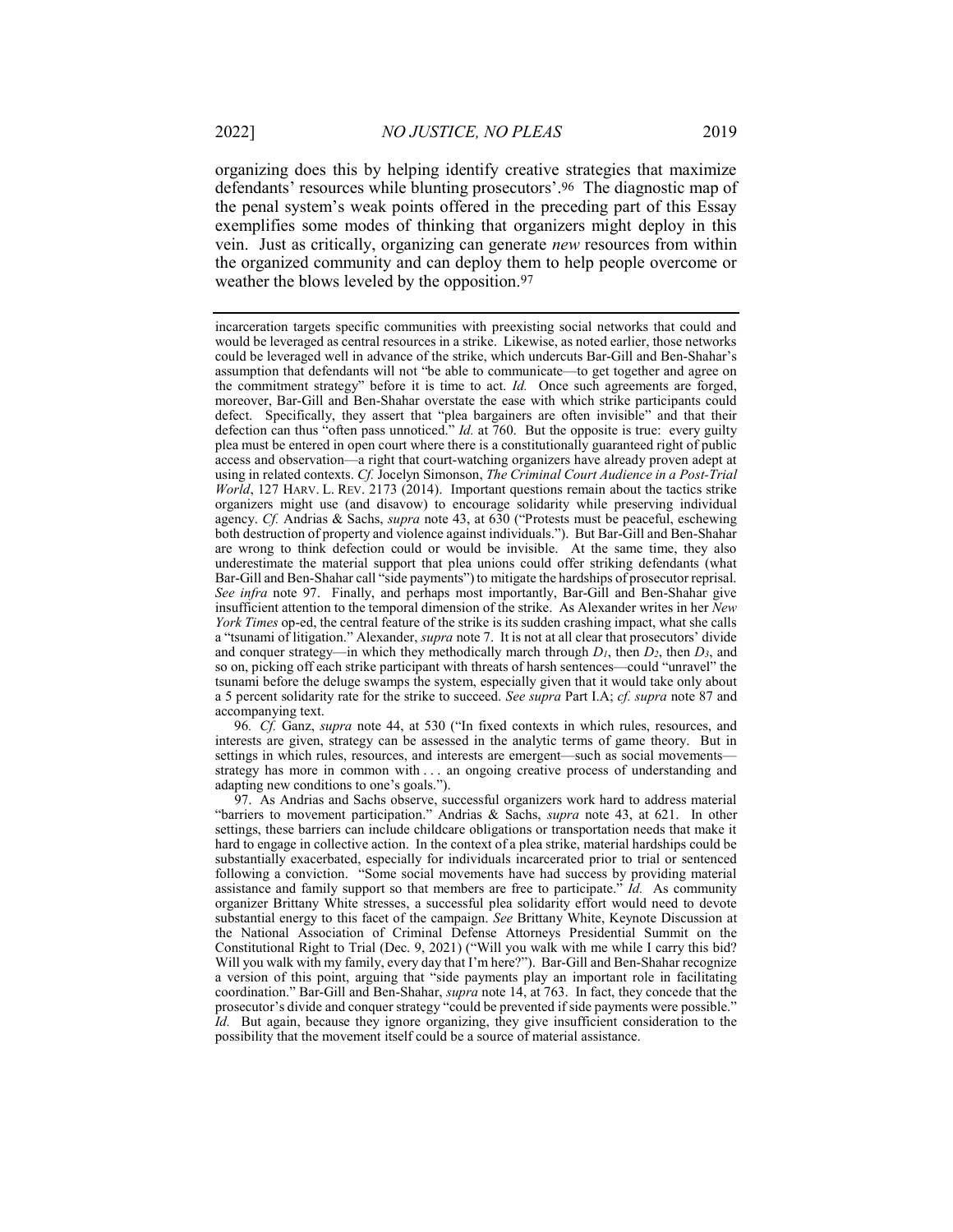In sum, as Andrias and Sachs conclude, "history and social-science research leaves little doubt that disruptive concerted action," like a strike, can achieve success in the face of serious power imbalances and threats of reprisal—and have in fact been "essential for working-class and poor people to have a reasonable chance of success at achieving a redistribution in political (and economic) power."98 None of which is to say that a plea strike will succeed. Clearly, "repressive action by state and private actors frequently prevails, impeding successful organizing."99 It is thus essential to pay heed to the power that prosecutors would deploy to try to break a strike power that Bar-Gill and Ben-Shahar helpfully map and distill.100 Where they go wrong is simply in assuming that prosecutorial power is unbeatable—an estimation error that flows directly from their failure to consider the role community organizing could play in motivating and sustaining collective action. Indeed, by ignoring organizers altogether, Bar-Gill and Ben-Shahar unintentionally assume away the core of what Susan Burton's idea really is: not just a plea bargaining strike, but a plea bargaining union.101

Beyond this conceptual point, there is one final and more fundamental rejoinder to Bar-Gill and Ben-Shahar's pessimism. They cannot be right that plea strikes are doomed to fail, because plea strikes have succeeded in the past. In fact, on the few occasions in which they have been attempted, their success has been remarkable. Consider the #J20 prosecution. On January 20, 2017, 230 people who protested the inauguration of Donald Trump were arrested on the streets of Washington, D.C., and charged with a cluster of crimes, including a felony conspiracy charge carrying the threat of years in prison.102 As a group, the #J20 defendants quickly recognized the power of their numbers: the D.C. court system had conducted only 226 jury trials the

 <sup>98.</sup> Andrias & Sachs, supra note 43, at 627–28, 631 (citing William A. Gamson, The Success of the Unruly, in READINGS ON SOCIAL MOVEMENTS: ORIGINS, DYNAMICS AND OUTCOMES 518, 526 (Doug McAdam & David A. Snow eds., 2d ed. 2010) (noting that "unruly groups" that use insurgent tactics like strikes "have better than average success"); FRANCES FOX PIVEN & RICHARD A. CLOWARD, POOR PEOPLE'S MOVEMENTS: WHY THEY SUCCEED, HOW THEY FAIL 181–84 (1979) (noting that insurgent actions are critical to movement success)).

<sup>99</sup>. Id. at 621.

<sup>100.</sup> Proponents of plea strikes of course focus on this issue, too. See Alexander, supra note 7; Roberts, supra note 14, at 1129.

 <sup>101.</sup> This distinction highlights a related and important point. A strike campaign could succeed in building enduring, collective power—like the hybrid union-movement Bowie describes, see Bowie, supra note 82, at 186—even if the strike itself ultimately "fails" in the narrow sense of "crashing" the plea bargaining system. Cf. Jayadev & Weiss, supra note 19 (distinguishing between tactics and goals).

<sup>102</sup>. See Elizabeth King, J20, One Year Later: What It's Like to Face Decades in Prison for Protesting, ROLLING STONE (Jan. 20, 2018, 4:17 PM), https://www.rollingstone.com/ culture/culture-features/j20-one-year-later-what-its-like-to-face-decades-in-prison-forprotesting-117207/ [https://perma.cc/8AH2-7KTS]; Adam K. Raymond, Charges Dropped Against Remaining J20 Inauguration Day Protesters, N.Y. MAG. (July 6, 2018), https://nymag.com/intelligencer/2018/07/charges-dropped-against-all-j20-inauguration-dayprotestors.html [https://perma.cc/Z6BL-AVHW].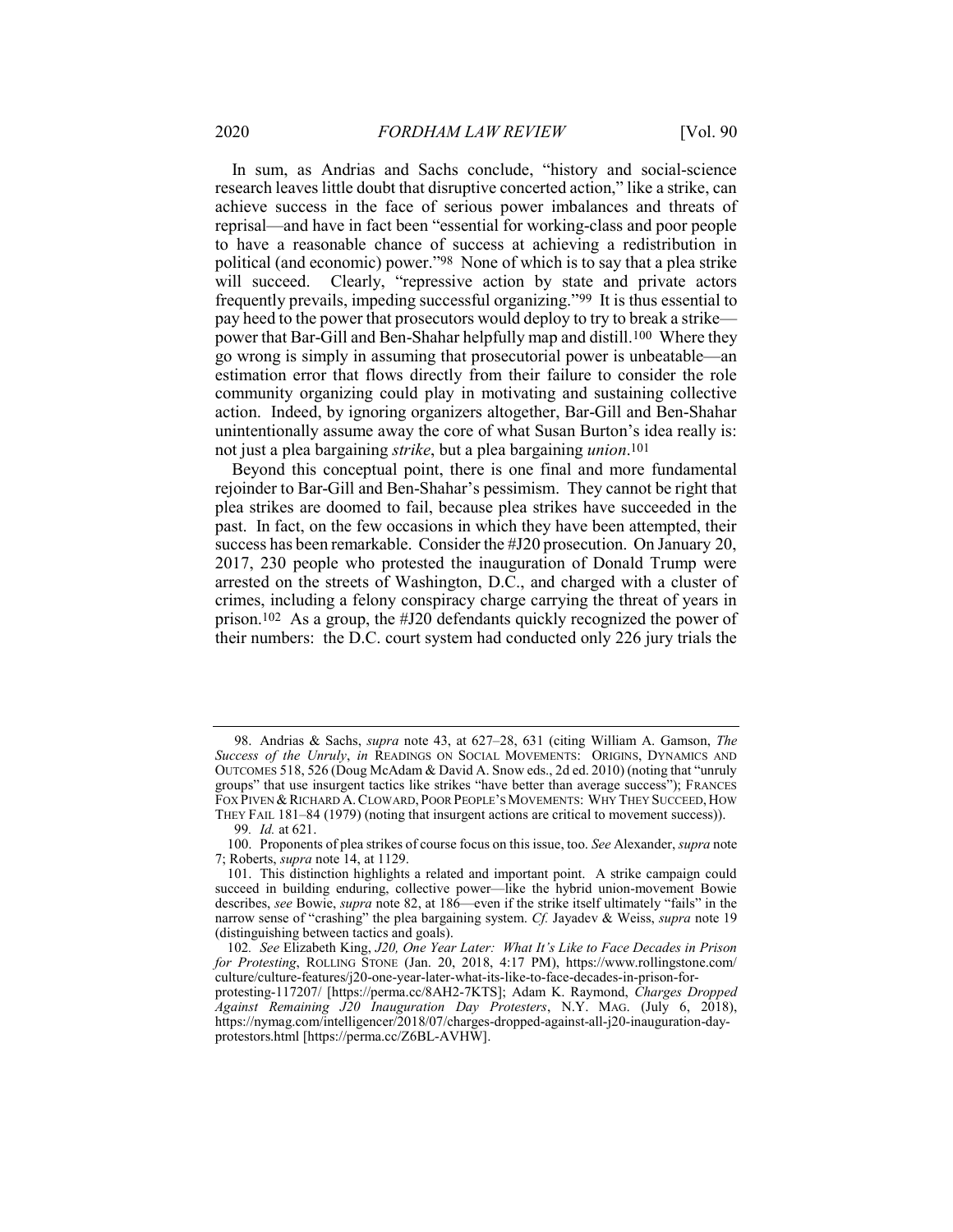entire preceding year, fewer than the total number of #J20 defendants.103 Working together as an organized collective, the #J20 defendants leveraged this strength to tremendous effect. Within weeks, they launched a joint defense strategy, complete with defendant-led coordinating committees and—most notably—an agreement signed by more than half of the members to stand together in their demands for trials. In the end, of the 230 people charged, only twenty pled guilty. Most remarkably, everyone else saw their charges dismissed, most without ever going to trial. In other words, after sinking major resources into these high-profile cases, the prosecution did not win a single conviction against the entire collective. In fact, it lost more than just its cases in court. When all was said and done, it was the prosecutors who found themselves under investigation for withholding exculpatory evidence.104 And the city ultimately agreed to pay \$1.6 million to the protesters to settle a civil rights lawsuit stemming from their arrests.105

The #J20 case is not an isolated example. Similar stories of successful defendant collective action can be found in prosecutions of protesters arrested following the Seattle World Trade Organization protests in 1999, the Republican National Convention protests in 2000, the Dakota Access Pipeline protests at Standing Rock, and more.106 Clearly, these histories hold essential lessons for those attempting to organize plea strikes in other settings. Just as clearly, those lessons would need to be adapted. Protesters united by a shared mission and ideology are not the same as people united by shared oppression within their local penal systems and shared marginalization within their local democracies. Delving into these histories is part of this project's future work. For present purposes, though, the simplest lesson they offer is also the most important: we know plea strikes can succeed because they have.

<sup>103</sup>. See D.C. CTS., STATISTICAL SUMMARY 12 (2016), https://www.dccourts.gov/sites/ default/files/matters-docs/Statistical-Summary-CY2016-Final.pdf [https://perma.cc/7UE9- 2WY6].

<sup>104</sup>. See Sam Adler-Bell, Prosecutors Withheld Evidence That Could Exonerate J20 Inauguration Protesters, Judge Rules, INTERCEPT (May 23, 2018, 2:45 PM), https:// theintercept.com/2018/05/23/j20-trial-project-veritas-video/ [https://perma.cc/PC7Q-5CKQ].

<sup>105.</sup> Spencer Hsu & Peter Hermann, D.C. to Pay \$1.6 Million to Settle Mass Arrest Lawsuits from 2017 Trump Inauguration, WASH. POST (Apr. 26, 2021, 6:22 PM), https:// www.washingtonpost.com/local/legal-issues/trump-inauguration-arrests-settlement-dc/2021/ 04/26/cf42f2d8-a6a2-11eb-8d25-7b30e74923ea\_story.html [https://perma.cc/QES3-BAH8].

<sup>106</sup>. See KRIS HERMES, CRASHING THE PARTY: LEGACIES AND LESSONS FROM THE RNC 2000 (2015); Kris Hermes, Collective Action Behind Bars, UPPING THE ANTI (June 28, 2016), https://uppingtheanti.org/journal/article/18-collective-action-behind-bars [https://perma.cc/ 8ALS-YGTT]. Beyond these protester cases, Alschuler describes anecdotal examples (cited by Bar-Gill and Ben-Shahar) of plea strikes initiated by defense attorneys in more run-of-themill prosecutions, while also noting that such defendants "seem almost never to employ the 'general strike.'" Alschuler, supra note 14, at 1250. It bears emphasis, though, that Alschuler's examples are different in kind from the defendant-led efforts in the protester cases described above. Indeed, while the protester efforts offer a model that Burton's plea strike organizers could emulate, Alschuler's lawyer-led strikes offer cautionary tales of practices to be avoided. See infra Part III.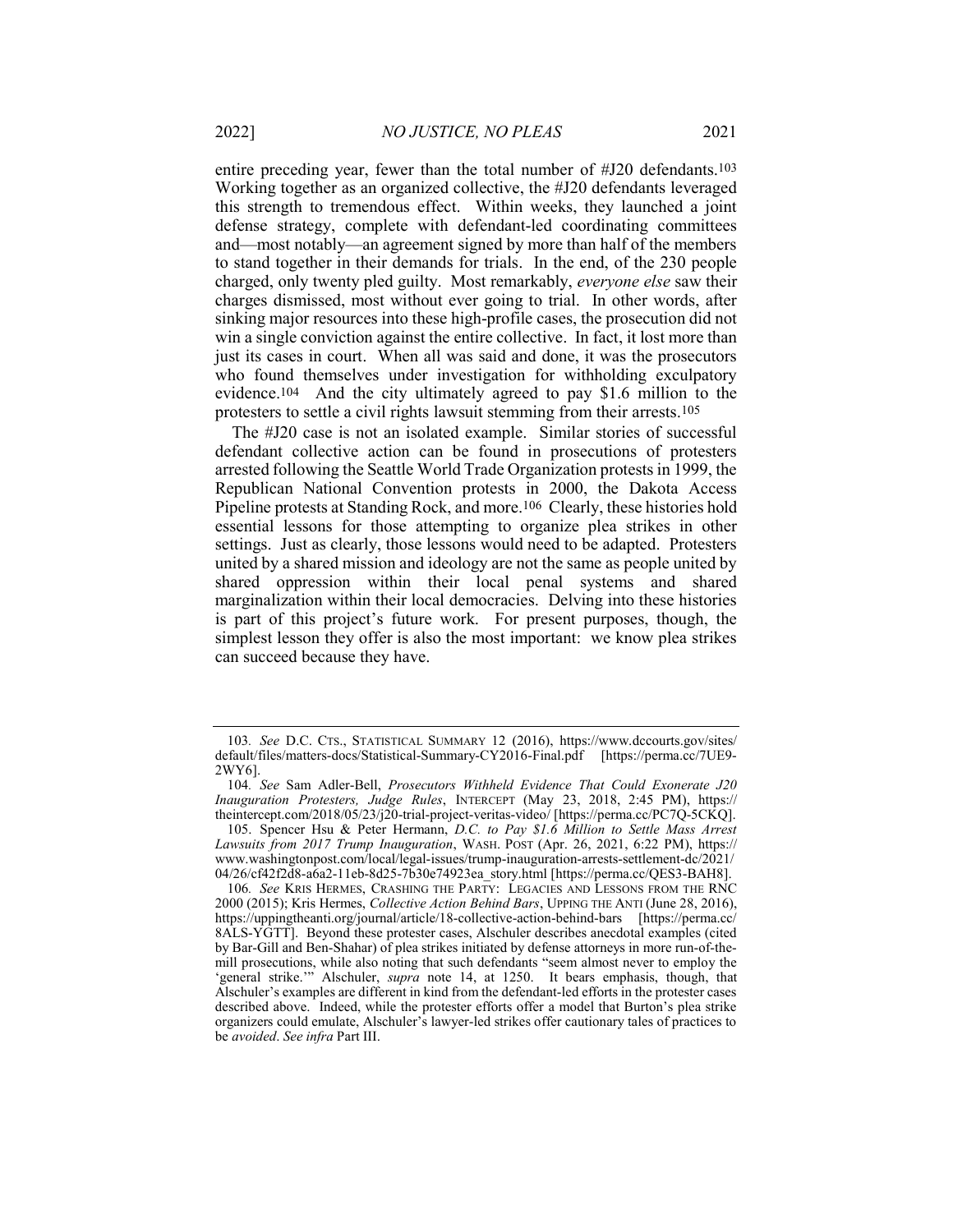#### III. DEFENDERS' DILEMMAS

And what of lawyers? Might they have a role to play in supporting a strike, alongside the organizers described above? A role to play in leading it?

To the extent lawyers' actions have been examined by legal scholars in this context, the fear has always been that they will do *too much* to bring a strike about. That fear is real and important and ought not be ignored. One need only read Professor Albert Alschuler's anecdotal report of a plea strike led by defense attorneys to be left with a pit in the stomach. Describing one such incident, he recalls a lawyer who, upon seeing a judge hand down a harsh sentence, leaped up and said, "That's it! Jury trial on the whole list!' If the judge asked us why, we'd bluntly tell him: 'Because you gave the last guy ten years.'"107 Nowhere in this story is there any suggestion that the lawyer's clients were consulted in the decision, let alone given a meaningful opportunity to exercise genuine agency over a decision central to the future course of their lives. Alschuler is right to condemn such behavior as forcing individual defendants to "suffer an attorney-inflicted sacrifice on behalf of their fellow defendants," and to view the attorney's action as a violation of trust and loyalty that turned his clients into "especially victimized victims of our system of criminal justice."108

And yet, real as these concerns of overbearing defense lawyers may be, there is also an opposite risk: not that defense lawyers will be too quick to force their clients into a strike, but that they will be too insistent in talking them out of collective efforts.

For a former public defender like me, this is where things get both more complicated and more uncomfortable. Before becoming a law professor, I worked in a well-regarded public defender office widely thought to "do public defense right." From my first day of training, I was steeped in a practice known as client-centered advocacy, a core article of faith of the modern-day criminal defense bar.109 And I practiced it faithfully with over one hundred clients over the course of my career.

So, it was with some real discomfort that I sat, listening to that prosecutor on that spring morning panel, as he explained why, actually, he isn't at all worried that a plea strike will happen anytime soon. Turning to the public defender seated to his right, he said, perceptively, "It's only because of your individual responsibility to your individual client to want to do the best for that individual client that makes people not want to jam the system."110

Three times in the span of six seconds he repeated the word, individual. And I knew there was truth in what he said. Client-centered advocacy is a bedrock principle of modern-day criminal defense. It is also a fundamentally

<sup>107.</sup> Alschuler, *supra* note 14, at 1251-52.

<sup>108</sup>. Id. at 1237.

<sup>109</sup>. See generally Abbe Smith, Too Much Heart and Not Enough Heat: The Short Life and Fractured Ego of the Empathic, Heroic Public Defender, 37 U.C. DAVIS L. REV. 1203 (2004); Charles J. Ogletree, Jr., Beyond Justifications: Seeking Motivations to Sustain Public Defenders, 106 HARV. L. REV. 1239 (1993).

 <sup>110.</sup> Plea Bargaining Panel, supra note 1.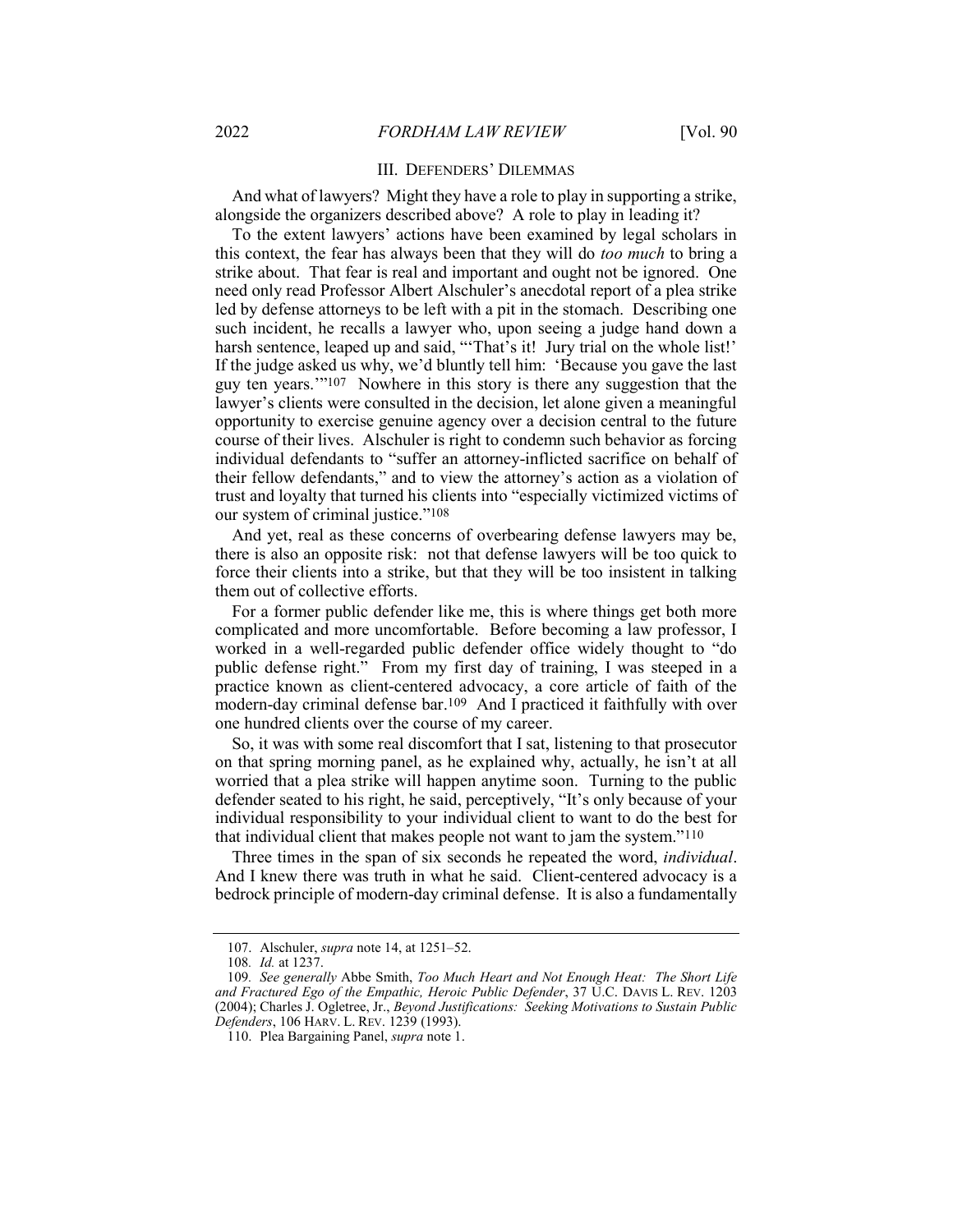individualistic ethic. "My job," I told my clients time and again, "is to protect you. Not anyone else—you."

In this respect, the animating ethos of criminal defense work stands in sharp tension with a collectivist campaign like a plea bargaining strike. Had I been assigned to represent one of the #J20 defendants and heard her say that she was on a group text chain with dozens of other defendants organizing mass resistance and swapping trial strategies, alarm bells would have been ringing loudly in my head. All of my training would have led me to caution her against the risk of her group's being infiltrated. More fundamentally, I would have warned her strenuously against the risk of betrayal from within, and would have urged her to be careful—withholding, really—with her trust. I don't think I would have been atypical among my colleagues in this reaction.

"Protect yourself" is hardly a message of solidarity, even if it is an instinct many defenders will feel somewhere close to their soul. Lawyers trained in client-centered advocacy will thus be especially primed to exacerbate the prisoners' dilemma that plea unions would need to overcome if they are to succeed.111 All of which suggests a dilemma of a different sort. Might it be that Burton's potentially transformational idea, rooted in the power of collective action, could be subverted not just by the strike-busting tactics of prosecutors, but also by the zealous, individualistic, client-centered advocacy of defense lawyers?

This is a question that I can only mark here, with a gesture to a response that a future essay will have to take up. That gesture is the same gesture made earlier—not toward public defenders, or even lawyers, as the essential actors in a plea bargaining strike, but toward the clients themselves and toward the organizers who might catalyze their collective power.

For all the candid and perceptive things he got right, this is where the prosecutor on that panel got it wrong. The question is not whether "the defenders" will get together and say, "We're never going to plead another client."112 It is whether the people facing prosecution will get together

<sup>111</sup>. Cf. Quigley, supra note 19 ("[Lawyering practices that] individualize or compartmentalize the problems of the poor and powerless by not addressing their collective difficulties and lack of power . . . employ many hard-working and dedicated advocates, [but] even when successful in achieving their defined mission . . . empowerment will not occur."); Alschuler, *supra* note 14, at 1252–53 ("[T]he lawyer's traditional duty to serve his client without reservation may become a device for quieting opposition to injustice and for perpetuating unfairness from one case to the next."); Marisol Orihuela, Crim-Imm Lawyering, 34 GEO. IMMIGR. L.J. 613, 652 (2020) ("[I]n criminal defense, the prevailing theory is that the lawyer is accountable to the individual. This, for some, calls into question how a lawyer practicing a movement lawyering model could maintain accountability to an individual client.").

<sup>112.</sup> See Plea Bargaining Panel, supra note 1. The assumption that defense lawyers will be the key actors in sparking a strike is commonplace. See, e.g., LUMMUS, supra note 13, at 47 ("[C]ourts are not free, and never have been free, from the pressure in favor of criminals that the very volume of criminal business exerts. The defenders of criminals know this perfectly. It is their principal asset."); Roberts, supra note 14, at 1097 (describing backlash to Michelle Alexander's essay, including from those who argue that "criminal defense attorneys cannot reform the system on the backs of individual clients"); Alschuler, supra note 14, at 1251–52